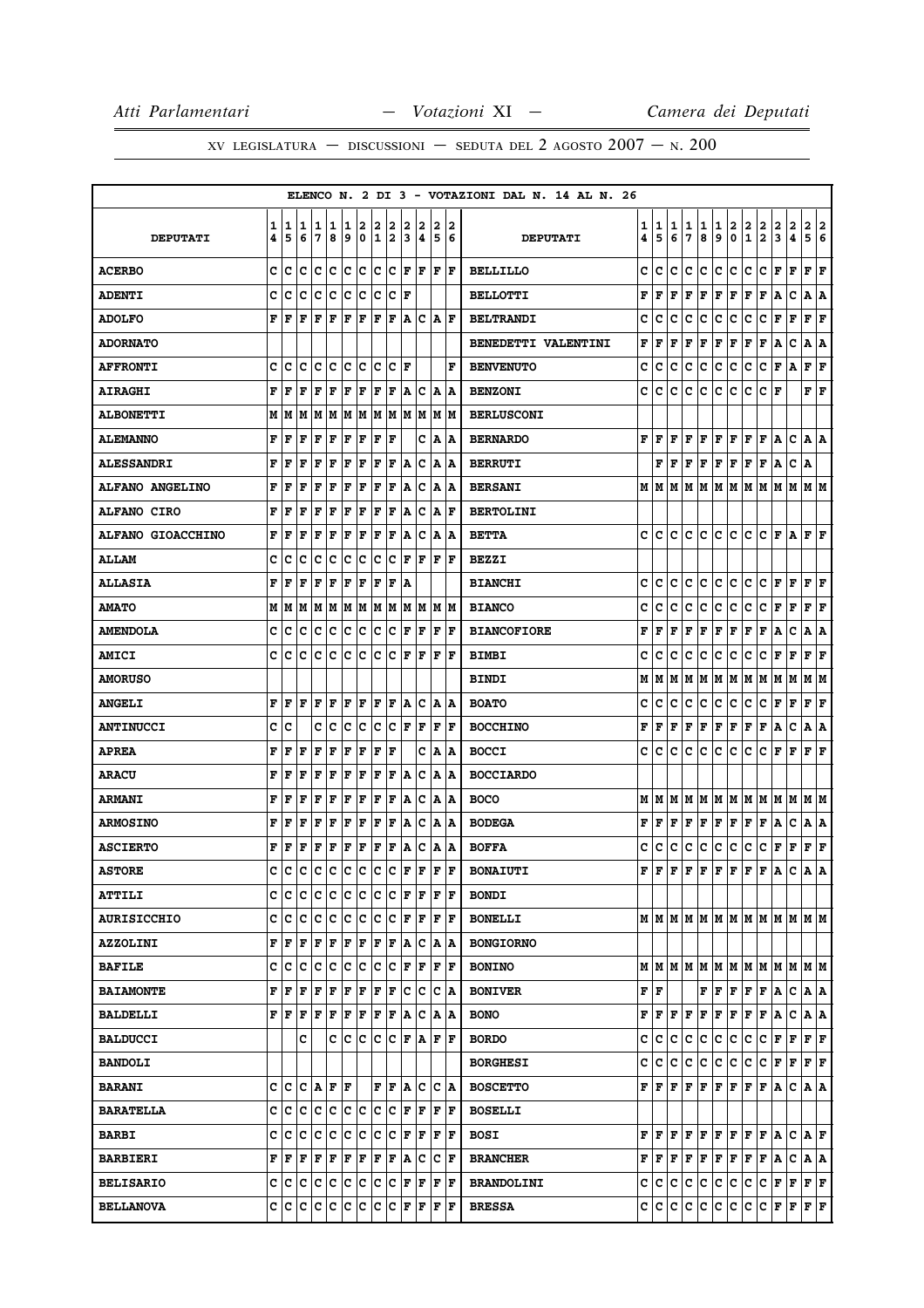# XV LEGISLATURA — DISCUSSIONI — SEDUTA DEL 2 AGOSTO  $2007 - N. 200$

|                     |   |      |                                                                                                                                                                                                    |                                                                                                                                                                                                       |    |     |       |      |             |     |                      |   |                      | ELENCO N. 2 DI 3 - VOTAZIONI DAL N. 14 AL N. 26 |   |                                       |               |               |               |        |                                      |               |                                                                         |                                                                                                                                                                                                                         |               |                           |               |
|---------------------|---|------|----------------------------------------------------------------------------------------------------------------------------------------------------------------------------------------------------|-------------------------------------------------------------------------------------------------------------------------------------------------------------------------------------------------------|----|-----|-------|------|-------------|-----|----------------------|---|----------------------|-------------------------------------------------|---|---------------------------------------|---------------|---------------|---------------|--------|--------------------------------------|---------------|-------------------------------------------------------------------------|-------------------------------------------------------------------------------------------------------------------------------------------------------------------------------------------------------------------------|---------------|---------------------------|---------------|
|                     | 1 | 1    | 11                                                                                                                                                                                                 | 1                                                                                                                                                                                                     | 1  | 1   | 2     | 2    | 2           | 2   | 2                    | 2 | 2                    |                                                 | 1 |                                       |               |               |               |        |                                      |               |                                                                         |                                                                                                                                                                                                                         |               |                           |               |
| <b>DEPUTATI</b>     | 4 | 5    | 6                                                                                                                                                                                                  | 7                                                                                                                                                                                                     | 8  | 9   | 0     | 1    | 2           | 3   | 14                   | 5 | 6                    | <b>DEPUTATI</b>                                 | 4 | $\begin{array}{c} 1 \\ 5 \end{array}$ | $\frac{1}{6}$ | $\frac{1}{7}$ | $\frac{1}{8}$ | 1<br>9 | $\begin{matrix} 2 \\ 0 \end{matrix}$ | $\frac{2}{1}$ | $\frac{2}{2}$                                                           | $\frac{2}{3}$                                                                                                                                                                                                           | $\frac{2}{4}$ | $\frac{2}{5}$             | $\frac{2}{6}$ |
| <b>BRICOLO</b>      | F |      | F                                                                                                                                                                                                  | lF.                                                                                                                                                                                                   | F  | F   | F     | F    | F           | ۱A. | Ιc                   |   |                      | <b>CASTIELLO</b>                                |   |                                       |               |               |               |        |                                      |               |                                                                         |                                                                                                                                                                                                                         |               |                           |               |
| <b>BRIGANDI'</b>    |   |      |                                                                                                                                                                                                    |                                                                                                                                                                                                       |    |     |       |      |             |     |                      |   |                      | <b>CATANOSO</b>                                 |   |                                       |               |               |               |        |                                      |               |                                                                         |                                                                                                                                                                                                                         |               |                           |               |
| <b>BRIGUGLIO</b>    |   |      |                                                                                                                                                                                                    |                                                                                                                                                                                                       |    |     |       |      |             |     |                      |   |                      | <b>CATONE</b>                                   |   | MIM                                   | M             | M             |               |        |                                      |               |                                                                         | M  M  M  M  M  M  M  M  M                                                                                                                                                                                               |               |                           |               |
| <b>BRUGGER</b>      |   |      | $M$   $M$   $M$   $M$   $M$   $M$   $M$   $M$   $M$   $M$   $M$   $M$                                                                                                                              |                                                                                                                                                                                                       |    |     |       |      |             |     |                      |   |                      | <b>CECCACCI RUBINO</b>                          | F | F                                     | F             | F             | F             | F      | F                                    | F             | Г                                                                       | Α                                                                                                                                                                                                                       | c             | A   A                     |               |
| <b>BRUNO</b>        | F | l F  | F                                                                                                                                                                                                  | F                                                                                                                                                                                                     | F  | F   | F     | F    | F           | A   | Iс                   |   | A  A                 | <b>CECCUZZI</b>                                 | c | c                                     | c             | с             | с             | c      | с                                    | с             | с                                                                       | F                                                                                                                                                                                                                       | F             | ${\bf F} \,   \, {\bf F}$ |               |
| <b>BRUSCO</b>       | F | F    | F                                                                                                                                                                                                  | F                                                                                                                                                                                                     | F  | F   | F     | F    | F           | A   | Iс                   |   | A  A                 | <b>CENTO</b>                                    | М | M                                     | м             | М             | M             | M      | M                                    | M             |                                                                         | M   M   M                                                                                                                                                                                                               |               | M M                       |               |
| <b>BUCCHINO</b>     | c | c    | c                                                                                                                                                                                                  | c                                                                                                                                                                                                     | Ιc | c   | c     | c    | c           | F   | F                    | F | F                    | <b>CERONI</b>                                   | А | F                                     | F             | Α             | F             | F F    |                                      | F F           |                                                                         | A                                                                                                                                                                                                                       | c             | A A                       |               |
| <b>BUEMI</b>        | c | с    | c                                                                                                                                                                                                  | c                                                                                                                                                                                                     | c  | c   | c     | Iс   | Iс          | F   | F                    | F | lF                   | <b>CESA</b>                                     | F | F                                     | F             | F             | F             | F      | Г                                    | F             | F                                                                       | Α                                                                                                                                                                                                                       | с             | AF                        |               |
| <b>BUFFO</b>        | c | c    | Ιc                                                                                                                                                                                                 | c                                                                                                                                                                                                     | c  | ∣c  | c     | c    | c           | F   | F                    | F | ١F                   | <b>CESARIO</b>                                  | с | c                                     | с             | с             | c             | c      | c                                    | c             | c                                                                       | F F                                                                                                                                                                                                                     |               | $ {\bf F}  {\bf F} $      |               |
| <b>BUGLIO</b>       | c | ١c   | Ιc                                                                                                                                                                                                 | Ιc                                                                                                                                                                                                    |    |     | c     | Ιc   | Ιc          |     | F                    | F | ١F                   | <b>CESARO</b>                                   | F | F                                     | F             | F             | F             | F      | $\mathbf{F}$                         | F             | F                                                                       | A                                                                                                                                                                                                                       | с             | ١A                        |               |
| <b>BUONFIGLIO</b>   |   |      |                                                                                                                                                                                                    |                                                                                                                                                                                                       |    |     |       |      |             |     |                      |   |                      | <b>CESINI</b>                                   | с | с                                     | с             | с             | с             | с      | lc.                                  | c             | с                                                                       | F                                                                                                                                                                                                                       | F             | ${\bf F}$ ${\bf F}$       |               |
| <b>BUONTEMPO</b>    |   | MM   | lм                                                                                                                                                                                                 |                                                                                                                                                                                                       | MM |     |       |      | MMMMM       |     | M M                  |   | M  M                 | <b>CHIANALE</b>                                 |   |                                       |               |               |               |        |                                      |               |                                                                         |                                                                                                                                                                                                                         |               |                           |               |
| <b>BURCHIELLARO</b> | c | ∣c   | c                                                                                                                                                                                                  | c c                                                                                                                                                                                                   |    | c   | ∣c    | c c  |             | F   | F                    | F | ١F                   | <b>CHIAROMONTE</b>                              |   |                                       |               |               |               |        |                                      |               |                                                                         |                                                                                                                                                                                                                         |               |                           |               |
| <b>BURGIO</b>       | c | Ιc   | Iс                                                                                                                                                                                                 | Ιc                                                                                                                                                                                                    | Ιc | c   | c     | c    | Iс          | F   | F                    | F | ١F                   | <b>CHICCHI</b>                                  | c | с                                     | с             | c             | c             | с      | c.                                   | c             |                                                                         | $ {\bf C}\, {\bf F}\, {\bf F}\, {\bf F}\, {\bf F} $                                                                                                                                                                     |               |                           |               |
| <b>BURTONE</b>      | c | ١c   | Iс                                                                                                                                                                                                 | Iс                                                                                                                                                                                                    | Ιc | Iс  | Iс    | Ιc   | Iс          | ΙF  | F                    | F | lF                   | <b>CHITI</b>                                    |   | MIM                                   |               |               |               |        |                                      |               |                                                                         | MMMMMMMMMMMMM                                                                                                                                                                                                           |               |                           |               |
| <b>CACCIARI</b>     |   |      |                                                                                                                                                                                                    |                                                                                                                                                                                                       |    |     |       |      |             |     |                      |   |                      | <b>CIALENTE</b>                                 |   |                                       |               |               |               |        |                                      |               |                                                                         |                                                                                                                                                                                                                         |               |                           |               |
| <b>CALDAROLA</b>    |   |      |                                                                                                                                                                                                    |                                                                                                                                                                                                       |    |     |       |      |             |     |                      |   |                      | <b>CICCHITTO</b>                                |   |                                       |               |               |               |        |                                      |               |                                                                         |                                                                                                                                                                                                                         |               |                           |               |
| <b>CALGARO</b>      | с | c    | Iс                                                                                                                                                                                                 | IC IC                                                                                                                                                                                                 |    | c c |       |      | C C F F F F |     |                      |   |                      | <b>CICCIOLI</b>                                 | F | F                                     | F             | F             | F             |        | $\mathbf{F} \parallel \mathbf{F}$    | F F           |                                                                         | A                                                                                                                                                                                                                       |               | C  A A                    |               |
| <b>CALIGIURI</b>    | F | l F  | F                                                                                                                                                                                                  | F                                                                                                                                                                                                     | F  | F   | F     | F    | F           | A   | Iс                   |   | A  A                 | CICU                                            | F | F                                     | F             | F             | Г             |        | F F F F                              |               |                                                                         | A                                                                                                                                                                                                                       | c             | A   A                     |               |
| <b>CAMPA</b>        | F | F    | F                                                                                                                                                                                                  | F                                                                                                                                                                                                     | F  | F   | F     | F    | F           | A   | Iс                   |   | A  A                 | <b>CIOCCHETTI</b>                               | F | F                                     | F             | F             | F             |        |                                      |               | F F F F A                                                               |                                                                                                                                                                                                                         | c             | AF                        |               |
| <b>CANCRINI</b>     | c | c    | Ιc                                                                                                                                                                                                 | Iс                                                                                                                                                                                                    | Iс | c   | ΙC    | Iс   | Iс          | F   | F                    | F | ١F                   | <b>CIOFFI</b>                                   | c | c                                     | с             | с             | с             | c      | c                                    | с             |                                                                         | F.                                                                                                                                                                                                                      | F             | ${\bf F} \,   \, {\bf F}$ |               |
| <b>CANNAVO'</b>     | c | с    | c                                                                                                                                                                                                  | c                                                                                                                                                                                                     | Ιc | Ιc  | Iс    | Iс   | Iс          | lF. | F                    | F | lF                   | CIRIELLI                                        |   |                                       |               |               |               |        |                                      |               |                                                                         |                                                                                                                                                                                                                         |               |                           |               |
| <b>CAPARINI</b>     | F | F    | F                                                                                                                                                                                                  | F                                                                                                                                                                                                     | F  | F   | F     | F    | F A         |     |                      |   |                      | CIRINO POMICINO                                 |   |                                       |               |               |               |        |                                      |               |                                                                         |                                                                                                                                                                                                                         |               |                           |               |
| <b>CAPEZZONE</b>    |   |      |                                                                                                                                                                                                    |                                                                                                                                                                                                       |    |     |       |      |             |     |                      |   |                      | <b>CODURELLI</b>                                | с | c                                     | с             | с             | с             | с      | c                                    | c             |                                                                         | C F F                                                                                                                                                                                                                   |               | F F                       |               |
| CAPITANIO SANTOLINI |   | F F  |                                                                                                                                                                                                    | $\mathbf{F} \mathbf{F} \mathbf{F} \mathbf{F} \mathbf{F} \mathbf{F} \mathbf{F} \mathbf{F} \mathbf{A} \mathbf{C} \mathbf{A} \mathbf{F}$                                                                 |    |     |       |      |             |     |                      |   |                      | COGODI                                          | c | с                                     | c             | c             | c             | с      | c                                    | c             | c                                                                       | F                                                                                                                                                                                                                       | F             | F F                       |               |
| <b>CAPODICASA</b>   |   | MM   |                                                                                                                                                                                                    | м м м м м м м м м м м                                                                                                                                                                                 |    |     |       |      |             |     |                      |   |                      | <b>COLASIO</b>                                  | c | c                                     | c             | c             | c.            | c      | c c                                  |               |                                                                         | C F F                                                                                                                                                                                                                   |               | F F                       |               |
| <b>CAPOTOSTI</b>    |   |      | $C  C   C   C   C   C   C   F   F $                                                                                                                                                                |                                                                                                                                                                                                       |    |     |       |      |             |     |                      |   | F  F                 | <b>COLUCCI</b>                                  |   |                                       |               |               |               |        |                                      |               |                                                                         |                                                                                                                                                                                                                         |               |                           |               |
| <b>CARBONELLA</b>   |   |      |                                                                                                                                                                                                    |                                                                                                                                                                                                       |    |     |       |      |             |     |                      |   |                      | <b>COMPAGNON</b>                                |   | ${\bf F} \parallel {\bf F} \parallel$ | F             |               |               |        |                                      |               | F   F   F   F   F   A                                                   |                                                                                                                                                                                                                         |               | CLAF                      |               |
| <b>CARDANO</b>      |   |      |                                                                                                                                                                                                    |                                                                                                                                                                                                       |    |     |       |      |             |     |                      |   |                      | <b>CONSOLO</b>                                  | F | F                                     | F             | F             | F             | F      | F                                    | F             | F                                                                       | Α                                                                                                                                                                                                                       | c             | A   A                     |               |
| <b>CARDINALE</b>    |   |      |                                                                                                                                                                                                    |                                                                                                                                                                                                       |    |     |       |      |             |     |                      |   |                      | CONTE GIANFRANCO                                | F | F                                     | F             | F             | Г             |        |                                      |               | F F F F A                                                               |                                                                                                                                                                                                                         |               | C A F                     |               |
| <b>CARFAGNA</b>     |   | FF   | F                                                                                                                                                                                                  | FF                                                                                                                                                                                                    |    | F F |       | F  F |             |     | IA IC                |   | A  A                 | <b>CONTE GIORGIO</b>                            | F | F                                     | F             | F             | F             |        |                                      |               | F F F F A                                                               |                                                                                                                                                                                                                         | c             | A   A                     |               |
| <b>CARLUCCI</b>     |   |      | $\mathbf{F} \left  \mathbf{F} \right. \left  \mathbf{F} \right. \left  \mathbf{F} \right. \left  \mathbf{F} \right. \left  \mathbf{F} \right. \left  \mathbf{F} \right. \left  \mathbf{F} \right.$ |                                                                                                                                                                                                       |    |     |       |      | F F A       |     |                      |   | A   A                | <b>CONTENTO</b>                                 |   | ${\tt F}\, {\tt F}\, $                |               |               |               |        |                                      |               | $\bf{F}$ $\bf{F}$ $\bf{F}$ $\bf{F}$ $\bf{F}$ $\bf{F}$ $\bf{F}$ $\bf{A}$ |                                                                                                                                                                                                                         |               | C A A                     |               |
| <b>CARRA</b>        |   | с    | Ιc                                                                                                                                                                                                 | Ιc                                                                                                                                                                                                    | c  | c   | ∣c    | c    | Iс          |     | F  F                 |   | F   F                | CONTI GIULIO                                    |   |                                       |               |               |               |        |                                      |               |                                                                         |                                                                                                                                                                                                                         |               |                           |               |
| <b>CARTA</b>        |   | c  c | lc                                                                                                                                                                                                 | lc.                                                                                                                                                                                                   | c  | c   | c     | lc.  | Iс          |     | $ {\bf F}  {\bf F} $ |   | F  F                 | CONTI RICCARDO                                  |   | FF                                    | $\mathbf{F}$  |               |               |        |                                      |               | F F F F F F A                                                           |                                                                                                                                                                                                                         |               | $ C $ a $ A $             |               |
| <b>CARUSO</b>       |   | c c  | Ιc                                                                                                                                                                                                 | Ιc                                                                                                                                                                                                    | Ιc | lc. | Iс    | lc.  | Iс          |     | F  F                 |   | $ {\bf F}  {\bf F} $ | <b>CORDONI</b>                                  |   |                                       |               |               |               |        |                                      |               |                                                                         | $M$   $M$   $M$   $M$   $M$   $M$   $M$   $M$   $M$   $M$   $M$   $M$   $M$                                                                                                                                             |               |                           |               |
| <b>CASERO</b>       | F | ١F   | F                                                                                                                                                                                                  | F                                                                                                                                                                                                     | F  | F   | F     | F    | F           | A   | Iс                   |   | A  A                 | COSENTINO LIONELLO                              | c | с                                     | c             | c             | с             | c      | c                                    | c             |                                                                         | $ {\tt C}\, {\tt F}\, {\tt F}\, {\tt F}\, {\tt F}\, $                                                                                                                                                                   |               |                           |               |
| <b>CASINI</b>       | F |      |                                                                                                                                                                                                    | $\mathbf{F} \left  \mathbf{F} \right  \mathbf{F} \left  \mathbf{F} \right  \mathbf{F} \left  \mathbf{F} \right  \mathbf{F} \left  \mathbf{A} \right  \mathbf{C} \left  \mathbf{A} \right  \mathbf{F}$ |    |     |       |      |             |     |                      |   |                      | COSENTINO NICOLA                                |   | ${\tt F}\, {\tt F}\, $                |               |               |               |        |                                      |               | F F F A C F F A                                                         |                                                                                                                                                                                                                         |               |                           | Α             |
| <b>CASSOLA</b>      | c | ΙC   | Ιc                                                                                                                                                                                                 | Iс                                                                                                                                                                                                    | Ιc | c   | ∣c    | c    | lC.         |     | F   A                |   | $ {\bf F}  {\bf F} $ | <b>COSENZA</b>                                  |   |                                       |               |               |               |        |                                      |               |                                                                         |                                                                                                                                                                                                                         |               |                           |               |
| <b>CASTAGNETTI</b>  |   |      | $M$   $M$   $M$   $M$   $M$   $M$   $M$   $M$   $M$   $M$   $M$   $M$                                                                                                                              |                                                                                                                                                                                                       |    |     |       |      |             |     |                      |   |                      | <b>COSSIGA</b>                                  |   |                                       |               |               |               |        |                                      |               |                                                                         | $\mathbf{F} \left  \mathbf{F} \left  \mathbf{F} \left  \mathbf{F} \left  \mathbf{F} \left  \mathbf{F} \left  \mathbf{F} \left  \mathbf{F} \left  \mathbf{F} \right. \right  \mathbf{A} \right. \right. \right. \right $ |               | C A A                     |               |
| <b>CASTELLANI</b>   |   |      | $\mathbf{F} \,   \, \mathbf{F} \,   \, \mathbf{F} \,   \, \mathbf{F} \,   \, \mathbf{F} \,   \, \mathbf{F}$                                                                                        |                                                                                                                                                                                                       |    |     | F F F |      |             |     |                      |   | A C A A              | <b>COSTA</b>                                    |   |                                       |               |               |               |        |                                      |               |                                                                         | A  A  A  A  A  A  A  A  A  C  C                                                                                                                                                                                         |               | c c                       |               |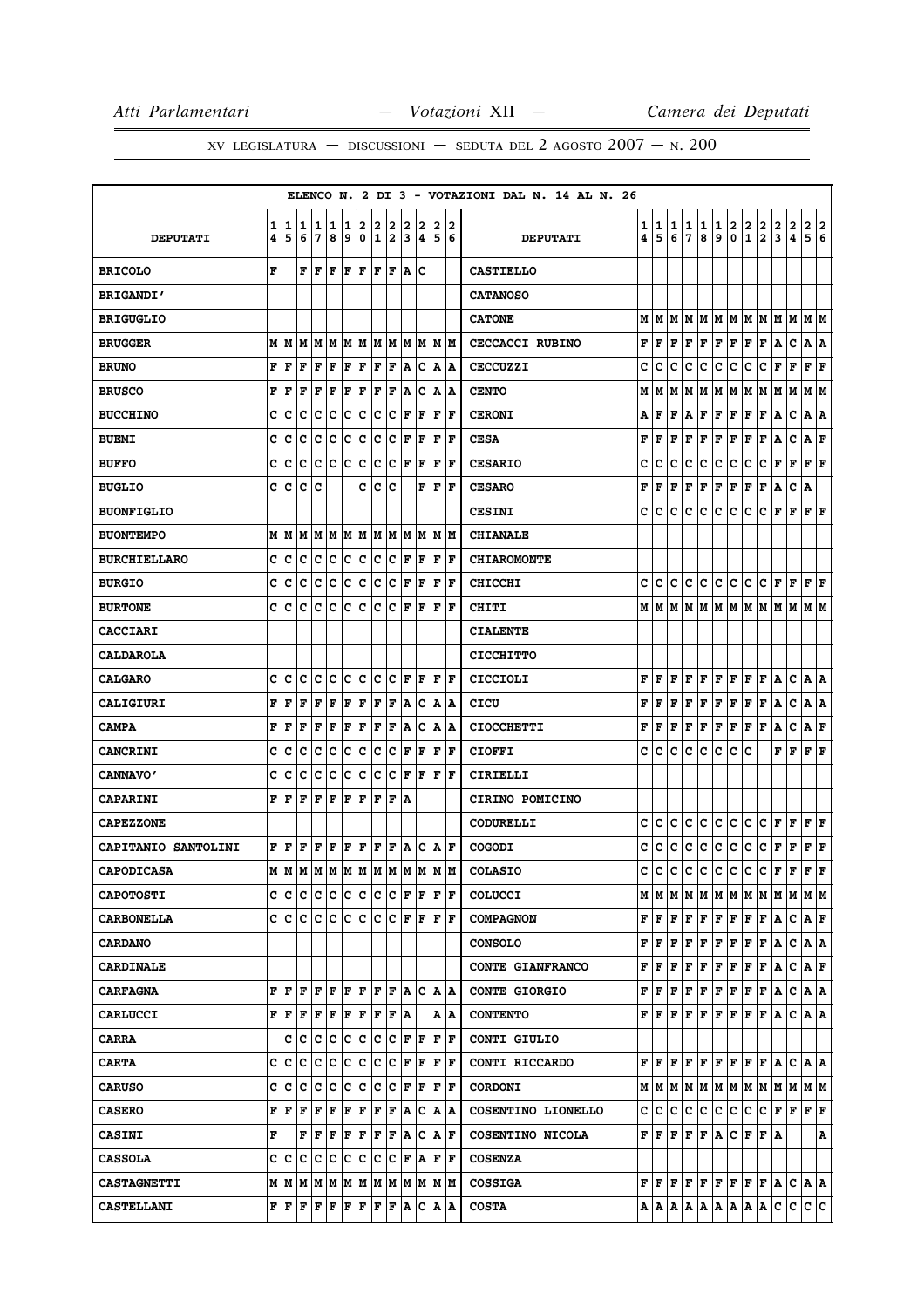|                     |        |        |        |        |        |        |                  |        |                                                                                                                                                                                                                               |        |                      |        |                      | ELENCO N. 2 DI 3 - VOTAZIONI DAL N. 14 AL N. 26 |                        |        |        |        |        |              |         |               |                                                                                                                                                                                                                                 |               |               |                           |                       |
|---------------------|--------|--------|--------|--------|--------|--------|------------------|--------|-------------------------------------------------------------------------------------------------------------------------------------------------------------------------------------------------------------------------------|--------|----------------------|--------|----------------------|-------------------------------------------------|------------------------|--------|--------|--------|--------|--------------|---------|---------------|---------------------------------------------------------------------------------------------------------------------------------------------------------------------------------------------------------------------------------|---------------|---------------|---------------------------|-----------------------|
| <b>DEPUTATI</b>     | 1<br>4 | 1<br>5 | 1<br>6 | 1<br>7 | 1<br>8 | 1<br>9 | 2<br>$\mathbf 0$ | 2<br>1 | 2<br>2                                                                                                                                                                                                                        | 2<br>3 | 2<br>4               | 2<br>5 | 2<br>6               | <b>DEPUTATI</b>                                 | 1<br>4                 | 1<br>5 | 1<br>6 | 1<br>7 | 1<br>8 | 1<br>9       | 2<br>۱o | $\frac{2}{1}$ | $\frac{2}{2}$                                                                                                                                                                                                                   | $\frac{2}{3}$ | $\frac{2}{4}$ | 2<br>5                    | 2<br>$\boldsymbol{6}$ |
| <b>COSTANTINI</b>   | C      | с      | lc.    | c      | c      | lc.    | ∣c               | lc.    | ∣c                                                                                                                                                                                                                            | F      | ΙF                   |        | F  F                 | DI CAGNO ABBRESCIA                              | F                      | F      | F      | F      | F      | $\mathbf F$  | F       | F             | F                                                                                                                                                                                                                               | ١A            | c             | A                         | ١A                    |
| <b>COTA</b>         | F      | F      | F      | F      | F      | F      | F                | F      | F                                                                                                                                                                                                                             | A      | Ιc                   |        |                      | DI CENTA                                        | F                      | F      | F      | F      | F      | F            | F       | F             | F                                                                                                                                                                                                                               | A             | c             | Α                         | ١A                    |
| <b>CRAPOLICCHIO</b> |        |        |        |        |        |        |                  |        |                                                                                                                                                                                                                               |        |                      |        |                      | DI GIOIA                                        | c                      |        | c      | c      | c      |              | c       |               | c                                                                                                                                                                                                                               | F             | F             |                           | F                     |
| <b>CRAXI</b>        |        |        |        |        |        |        |                  |        |                                                                                                                                                                                                                               |        |                      |        | C A A                | DI GIROLAMO                                     | c                      | c      | c      | c      | c      | c            | c.      | ∣c            | c                                                                                                                                                                                                                               | F             | $\mathbf F$   | F                         | F                     |
| <b>CREMA</b>        |        |        |        |        |        |        |                  |        |                                                                                                                                                                                                                               |        |                      |        |                      | <b>DILIBERTO</b>                                |                        |        | c      | c      | c      | с            | c       | c             | c                                                                                                                                                                                                                               | F             | F             | F                         | F                     |
| <b>CRIMI</b>        |        |        |        |        |        |        |                  |        |                                                                                                                                                                                                                               |        |                      |        |                      | <b>DIOGUARDI</b>                                |                        |        |        |        |        |              |         |               |                                                                                                                                                                                                                                 |               |               |                           |                       |
| <b>CRISAFULLI</b>   | c      | c      | c      | c      | c      | c      | c                | c      | c                                                                                                                                                                                                                             | c      | F                    | F      | F                    | <b>DIONISI</b>                                  | F                      | F      | F      | F      | F      | $\mathbf F$  | F       | F             | F                                                                                                                                                                                                                               | A             | $\mathbf C$   | $\mathbf{A} \mathbf{F}$   |                       |
| <b>CRISCI</b>       | C      | c      | c      | c      | c      | c      | c                | c      | c                                                                                                                                                                                                                             | F      | F                    | F      | ΙF                   | <b>DI PIETRO</b>                                | М                      | M      | М      | M      | M      | M            | M       | M             | M                                                                                                                                                                                                                               | M             | lм            | M M                       |                       |
| <b>CROSETTO</b>     | F      | F      | F      | F      | F      | F      | F                | F      | F                                                                                                                                                                                                                             | c      | Iс                   |        | A  A                 | <b>D'IPPOLITO VITALE</b>                        | F                      | F      | F      | F      | F      | Г            | F       | Г             | F                                                                                                                                                                                                                               | A             | c             |                           |                       |
| <b>CUPERLO</b>      | c      | IС     | c      | с      | c      | c      | с                | Ιc     | c                                                                                                                                                                                                                             | F      | F                    | F      | F                    | DI SALVO                                        | c                      | c      | c      | c      | c      | c            | c       | c             | с                                                                                                                                                                                                                               | F             | F             | F                         | F                     |
| D'AGRO'             |        | F      | F      | F      |        | F      | F                |        |                                                                                                                                                                                                                               |        | A C                  |        | $ {\bf F}  {\bf F} $ | DI VIRGILIO                                     | F                      | F      | F      | F      | F      | Г            | F       | Г             | F                                                                                                                                                                                                                               | A             | c             | A                         | A                     |
| D'ALEMA             | M      | M      | M      | M      | M      | M      | M                | M M    |                                                                                                                                                                                                                               | M      | M                    | M      | lМ                   | <b>DONADI</b>                                   | М                      | М      | M      | М      | M      | M            | M       | M             | M                                                                                                                                                                                                                               | M             | M             | M  M                      |                       |
| <b>D'ALIA</b>       | F      | F      | F      | F      | F      | F      | F                | F      | F                                                                                                                                                                                                                             |        | A   C                | F      | ١F                   | <b>DOZZO</b>                                    | F                      | F      | F      | F      | F      | F            | F       | F             | F                                                                                                                                                                                                                               | A             | с             |                           |                       |
| <b>D'AMBROSIO</b>   | c      | c      | C      | c      | C      | c      | c                | c      | c                                                                                                                                                                                                                             | F      | F                    | F      | F                    | <b>DRAGO</b>                                    |                        |        |        |        |        |              |         |               |                                                                                                                                                                                                                                 |               |               |                           |                       |
| <b>DAMIANO</b>      | М      | M      | M      | M      | M      | M      | M                | M  M   |                                                                                                                                                                                                                               |        | M M                  |        | M  M                 | DUILIO                                          | c                      | c      | C      | c      | c      | c            | lc.     | c             | c                                                                                                                                                                                                                               | F             | F             | F                         | F                     |
| <b>D'ANTONA</b>     | c      | c      | c      | с      | c      | c      | c                | Iс     | Iс                                                                                                                                                                                                                            | F      | F                    | F      | F                    | <b>D'ULIZIA</b>                                 | c                      | c      | c      | c      | c      | с            | IС      | c             | c                                                                                                                                                                                                                               | F             |               |                           |                       |
| <b>D'ANTONI</b>     | М      | M      | M      | M      | M      |        | M  M             | M  M   |                                                                                                                                                                                                                               |        | M M                  |        | M M                  | <b>DURANTI</b>                                  | c                      | c      | c      | c      | c      | c            | c       | c             | c                                                                                                                                                                                                                               | F             | F             | F                         | F                     |
| <b>DATO</b>         | c      | c      | Iс     | с      | c      | IC.    | Iс               | c      | ∣c                                                                                                                                                                                                                            | F      | F                    | F      | ١F                   | <b>DUSSIN</b>                                   | F                      | F      | F      | F      | F      | F            | F       | Г             | F                                                                                                                                                                                                                               | ١A            |               |                           |                       |
| DE ANGELIS          | c      | c      | c      | c      | c      | с      | c                | c      | c                                                                                                                                                                                                                             | F      | F                    | F      | F                    | <b>EVANGELISTI</b>                              | c                      | c      | c      | c      | c      | c            | c       | c             | c                                                                                                                                                                                                                               | F             | F             | F                         | F                     |
| DE BIASI            | c      | c      | с      | c      | c      | c      | c                | c      | c                                                                                                                                                                                                                             | F      | F                    | F      | F                    | <b>FABBRI</b>                                   | F                      | F      | F      | F      | г      | F            | F       | F             | $\mathbf{F}$                                                                                                                                                                                                                    | A             | c             | A                         | A                     |
| <b>DE BRASI</b>     | c      | c      | C      | c      | c      | c      | c                | c      | c                                                                                                                                                                                                                             | F      | F                    | F      | F                    | <b>FABRIS</b>                                   | M                      | М      | M      | М      | M      | M            | M       | M             | M                                                                                                                                                                                                                               | M             | M             | M  M                      |                       |
| DE CASTRO           |        | м∣м    | lМ     | M      |        |        |                  |        | M  M  M  M  M  M  M  M  M                                                                                                                                                                                                     |        |                      |        |                      | <b>FADDA</b>                                    | c                      | c      | c      | c      | c      | c            | c       | c             | c                                                                                                                                                                                                                               | F             | F             | F                         | F                     |
| DE CORATO           |        |        |        |        |        |        |                  |        |                                                                                                                                                                                                                               |        |                      |        |                      | <b>FALLICA</b>                                  | F                      | F      | F      | Г      | F      | F            | F       | F             | F                                                                                                                                                                                                                               | A             | c             | A                         | A                     |
| DE CRISTOFARO       | c      | ١c     | lc.    | Iс     | Iс     | lc.    | Iс               | Ιc     | <b>c</b>                                                                                                                                                                                                                      |        | $ {\bf F}  {\bf F} $ |        | F  F                 | <b>FALOMI</b>                                   | c                      | c      | c      | c      | c      | c            | c       | c             | c                                                                                                                                                                                                                               | F             |               | F                         | F                     |
| <b>DEIANA</b>       |        |        |        |        |        |        |                  |        |                                                                                                                                                                                                                               |        |                      |        |                      | <b>FARINA DANIELE</b>                           | с                      | с      | c      | c      | c      | C            | c       | c             | c                                                                                                                                                                                                                               | F             | F             | F                         | F                     |
| DE LAURENTIIS       |        | F F    | lF.    |        |        |        |                  |        | $\left  \mathbf{F} \right  \mathbf{F} \left  \mathbf{F} \right  \mathbf{F} \left  \mathbf{F} \right  \mathbf{F} \left  \mathbf{A} \right  \mathbf{C} \left  \mathbf{C} \right  \mathbf{F}$                                    |        |                      |        |                      | <b>FARINA GIANNI</b>                            | c                      | c      | c      | C      | c      | $\mathtt{C}$ | c       | c             | c                                                                                                                                                                                                                               | F             | $\mathbf F$   | F                         | F                     |
| <b>DELBONO</b>      | с      | c      | c      | c      | c      | c c    |                  | c c    |                                                                                                                                                                                                                               |        | F F                  |        | F F                  | <b>FARINONE</b>                                 | c                      | lc.    | c      | c      | c      | lc.          | c       | c             | lc.                                                                                                                                                                                                                             | F             | F             | F F                       |                       |
| DEL BUE             |        | F F    | F      | F      | F F    |        |                  |        | F F A                                                                                                                                                                                                                         |        |                      |        | C F                  | <b>FASCIANI</b>                                 | c                      | lC.    | c      | c      | c      | lc.          | c c     |               | C F F F F                                                                                                                                                                                                                       |               |               |                           |                       |
| <b>DELFINO</b>      | F      | F      | F      | F      | F      | F      | F                | F      | F                                                                                                                                                                                                                             | A      | IС                   |        | F  F                 | <b>FASOLINO</b>                                 |                        | FIF    | lF.    | lF.    | F      | F            | F F     |               | F F                                                                                                                                                                                                                             |               |               | C A A                     |                       |
| <b>D'ELIA</b>       | c      | ∣c     | Iс     | Iс     | c      | c      | c                | c c    |                                                                                                                                                                                                                               |        | F F                  |        | F F                  | <b>FASSINO</b>                                  |                        |        |        |        |        |              |         |               |                                                                                                                                                                                                                                 |               |               |                           |                       |
| DELLA VEDOVA        | F      | l F    | F      | F      | F      | F      | F                | F F    |                                                                                                                                                                                                                               |        | A C A A              |        |                      | <b>FAVA</b>                                     | F                      | F      | F      | F      | F      | F            | F       | F             | F                                                                                                                                                                                                                               | A             |               | $C \mathbf{A} \mathbf{A}$ |                       |
| <b>DELL'ELCE</b>    |        |        |        |        |        |        |                  |        | $\mathbf{F} \,   \, \mathbf{F} \,   \, \mathbf{F} \,   \, \mathbf{F} \,   \, \mathbf{F} \,   \, \mathbf{F} \,   \, \mathbf{F} \,   \, \mathbf{F} \,   \, \mathbf{A} \,   \, \mathbf{C} \,   \, \mathbf{A} \,   \, \mathbf{A}$ |        |                      |        |                      | <b>FEDELE</b>                                   | ${\bf F} \mid {\bf F}$ |        |        |        | FF     | F            | F F     |               | F                                                                                                                                                                                                                               | ١A            | c             | A   A                     |                       |
| DEL MESE            |        |        |        |        |        |        |                  |        | MMMMMMMMMMMMMMM                                                                                                                                                                                                               |        |                      |        |                      | <b>FEDI</b>                                     | c                      | c      | с      | с      | c      | с            | lc.     | c             | с                                                                                                                                                                                                                               | F             | F             | $ {\bf F}  {\bf F} $      |                       |
| <b>D'ELPIDIO</b>    |        |        |        |        |        |        |                  |        |                                                                                                                                                                                                                               |        |                      |        |                      | <b>FERRARA</b>                                  | c                      | lc.    | c      | lc.    | C      | c            | c c     |               | $ {\bf C}  {\bf F} $                                                                                                                                                                                                            |               | F F F         |                           |                       |
| DE LUCA FRANCESCO   |        | FF     | ١F     |        |        |        |                  |        | $F$ $F$ $F$ $F$ $F$ $F$ $A$ $C$                                                                                                                                                                                               |        |                      |        |                      | <b>FERRARI</b>                                  |                        | c  c   | c      | С      | lc.    | IC.          | c c     |               | $ {\bf C}  {\bf F} $                                                                                                                                                                                                            |               | F             | F F                       |                       |
| DE LUCA VINCENZO    |        |        |        |        |        |        |                  |        |                                                                                                                                                                                                                               |        |                      |        |                      | <b>FERRIGNO</b>                                 |                        |        |        |        |        |              |         |               |                                                                                                                                                                                                                                 |               |               |                           |                       |
| <b>DE MITA</b>      |        |        |        |        |        |        |                  |        |                                                                                                                                                                                                                               |        |                      |        | ΙF                   | <b>FIANO</b>                                    |                        |        |        |        |        |              |         |               | $C C C C C C C C C F F$                                                                                                                                                                                                         |               |               | F F                       |                       |
| DE PICCOLI          |        |        |        |        |        |        |                  |        |                                                                                                                                                                                                                               |        |                      |        |                      | FILIPPESCHI                                     |                        | c      | c      | c      | IC.    | c            | c c     |               | $ {\bf C}  {\bf F} $                                                                                                                                                                                                            |               | F             | F F                       |                       |
| DE SIMONE           |        |        |        |        |        |        |                  |        | $M$   $M$   $M$   $M$   $M$   $M$   $M$   $M$   $M$   $M$                                                                                                                                                                     |        |                      |        | M  M                 | <b>FILIPPI</b>                                  |                        |        |        |        |        |              |         |               |                                                                                                                                                                                                                                 |               |               |                           |                       |
| DE ZULUETA          | c      | ΙC     |        |        |        |        |                  |        | C C C C C C F F                                                                                                                                                                                                               |        |                      | lF.    | ١F                   | FILIPPONIO TATARELLA                            |                        |        |        |        |        |              |         |               | $\mathbf{F} \left  \mathbf{F} \right  \mathbf{F} \left  \mathbf{F} \right  \mathbf{F} \left  \mathbf{F} \right  \mathbf{F} \left  \mathbf{F} \right  \mathbf{A} \left  \mathbf{C} \right  \mathbf{A} \left  \mathbf{A} \right $ |               |               |                           |                       |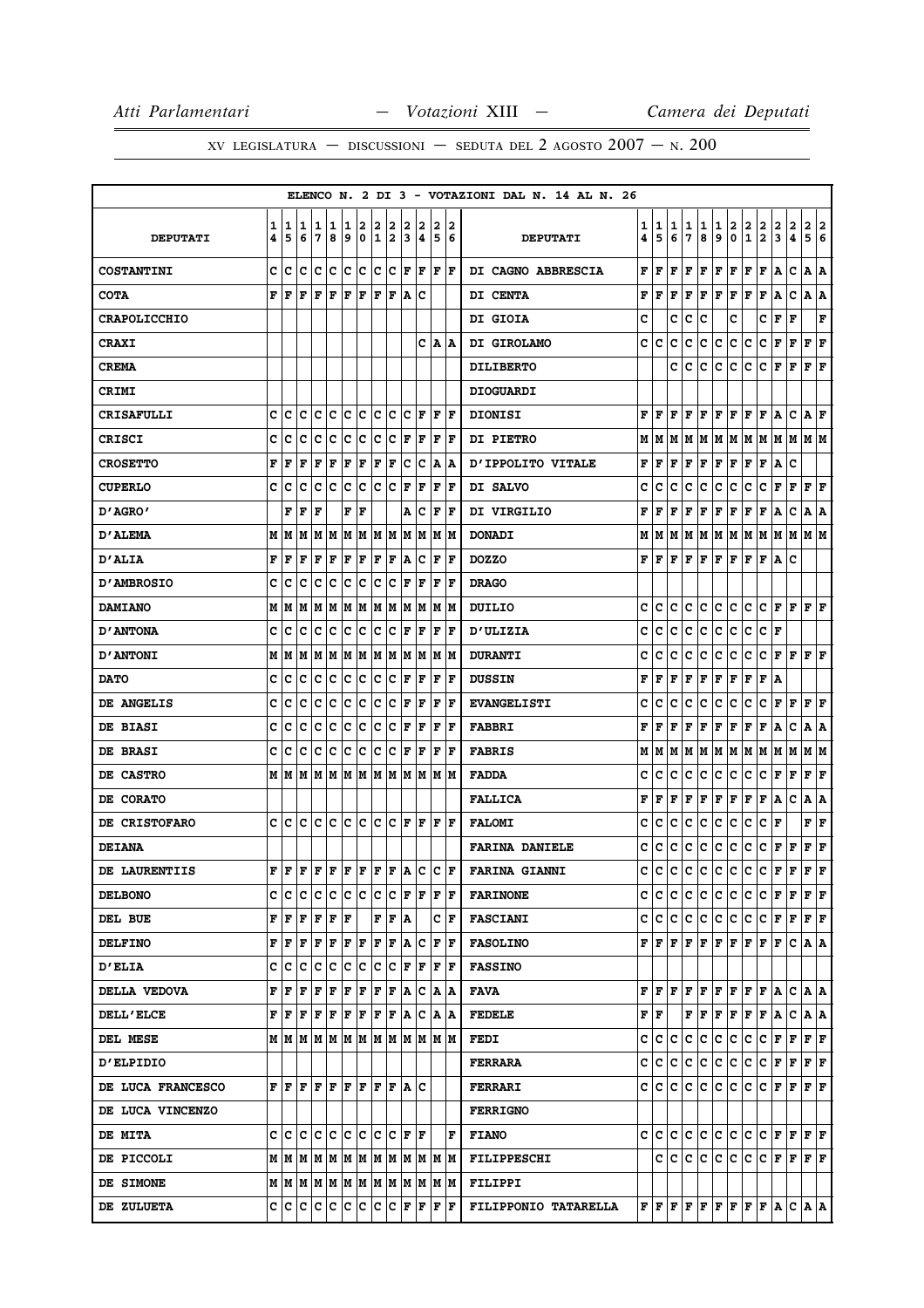XV LEGISLATURA — DISCUSSIONI — SEDUTA DEL 2 AGOSTO  $2007 - N. 200$ 

|                             |   |         |     |                  |             |     |    |              |                        |             |     |              |       | ELENCO N. 2 DI 3 - VOTAZIONI DAL N. 14 AL N. 26 |   |                           |     |    |     |     |                               |                         |                                                                                                                                                                                                                                                        |                      |       |                           |   |
|-----------------------------|---|---------|-----|------------------|-------------|-----|----|--------------|------------------------|-------------|-----|--------------|-------|-------------------------------------------------|---|---------------------------|-----|----|-----|-----|-------------------------------|-------------------------|--------------------------------------------------------------------------------------------------------------------------------------------------------------------------------------------------------------------------------------------------------|----------------------|-------|---------------------------|---|
|                             | 1 | 1       | 1   | 1                | 1           | 1   | 2  | 2            | 2                      | 2           | 2   | 2            | 2     |                                                 | 1 | 1                         | 1   | 1  | 1   | 1   | 2                             | $\frac{2}{1}$           | $\frac{2}{2}$                                                                                                                                                                                                                                          | $\frac{2}{3}$        | 2     | 2                         | 2 |
| <b>DEPUTATI</b>             | 4 | 5       | 6   | 7                | 8           | 9   | 0  | $\mathbf{1}$ | 2                      | 3           | 4   | 5            | 6     | <b>DEPUTATI</b>                                 | 4 | 5                         | 6   | 7  | 8   | 9   | 0                             |                         |                                                                                                                                                                                                                                                        |                      | 4     | 5                         | 6 |
| <b>FINCATO</b>              | c | c       | c   | c                | c           | c   | c  | c            | Iс                     | F           | F   | l F          | lF.   | <b>GAROFANI</b>                                 | c | C                         |     | c  | c   | c   | c                             | c                       | c                                                                                                                                                                                                                                                      | F                    | F     | F                         | F |
| <b>FINI GIANFRANCO</b>      | F | F       | F   | F                | F           | ΙF  | F  | ΙF           | F                      | A           | c   | A            | ١A    | <b>GASPARRI</b>                                 | М | м                         | lМ  | М  | lм  |     |                               |                         | M  M  M  M  M                                                                                                                                                                                                                                          |                      | M     | M M                       |   |
| FINI GIUSEPPE               | F | F       | F   | F                | F           | ΙF  | F  | ΙF           | F                      | Α           | c   | Α            | ١A    | <b>GELMINI</b>                                  | F | lF.                       | F   | F  | F   |     | $ {\bf F}  {\bf F}  {\bf F} $ |                         | F                                                                                                                                                                                                                                                      | A                    | c     | Α                         | Α |
| <b>FIORIO</b>               | c | c       | c   | Ιc               | c           | Ιc  | c  | Ιc           | с                      | ΙF          | F   | F            | lF.   | <b>GENTILI</b>                                  |   |                           |     |    |     |     |                               |                         |                                                                                                                                                                                                                                                        |                      | F     | F F                       |   |
| <b>FIORONI</b>              | М | M       | М   | M                | M           | M   | M  | M            | M                      | M           | M   | М            | M     | GENTILONI SILVERI                               | М | M                         | M   | IМ | M   |     |                               |                         | M  M  M  M  M                                                                                                                                                                                                                                          |                      | lМ    | M M                       |   |
| <b>FISTAROL</b>             | c | c       | c   | c                | c           | lc. | c  | c            | c                      | ΙF          | F   | F            | F     | <b>GERMANA'</b>                                 | F | lF.                       | F   | F  | F   | F F |                               |                         | F F A                                                                                                                                                                                                                                                  |                      |       |                           |   |
| <b>FITTO</b>                | F | F       | F   | F                | F           | F   | F  | F            | F                      | A           | c   | Α            | ۱A    | <b>GERMONTANI</b>                               | F | F                         | F   | F  | F   | F   | F                             | F                       | F                                                                                                                                                                                                                                                      | А                    | c     | А                         | А |
| <b>FLORESTA</b>             | F | F       | F   | F                | F           | F   | F  | F            | F                      | Α           | Ιc  | Α            | ١A    | <b>GHIZZONI</b>                                 | c | с                         | c   | с  | c   | с   | c                             | с                       | с                                                                                                                                                                                                                                                      | г                    | F     | ${\bf F} \,   \, {\bf F}$ |   |
| <b>FLUVI</b>                | C | c       | c   | c                | C           | c   | c  | c            | c                      | F           | F   | $\mathbf F$  | F     | <b>GIACHETTI</b>                                | c | c                         | c   | c  | c   | c   | c                             | c                       | c                                                                                                                                                                                                                                                      | F                    | F     | ${\bf F}$ ${\bf F}$       |   |
| FOGLIARDI                   | C | c       | c   | c                | c           | c   | c  | c            | с                      | F           | ΙF  | F            | l F   | <b>GIACOMELLI</b>                               |   |                           |     |    |     |     |                               |                         |                                                                                                                                                                                                                                                        |                      |       |                           |   |
| <b>FOLENA</b>               | c | c       | c   | c                | c           | c   | c  | c            | с                      | F           | ΙF  | F            | F     | <b>GIACOMONI</b>                                | F | lF.                       | F   | F  | lF. |     | F F F F                       |                         |                                                                                                                                                                                                                                                        | A                    | c     | IA IA                     |   |
| <b>FONTANA CINZIA MARIA</b> | c | c       | c   | c                | C           | c   | c  | c            | c                      | F           | ΙF  | F            | l F   | <b>GIBELLI</b>                                  | F |                           | F   | F  | F   | F   |                               | F                       | F                                                                                                                                                                                                                                                      | Α                    | c     |                           |   |
| FONTANA GREGORIO            | F | F       | F   | F                | F           | F   | F  | F            | F                      | A           | c   | Α            | A     | <b>GIORDANO</b>                                 |   |                           |     |    |     |     |                               |                         |                                                                                                                                                                                                                                                        |                      |       |                           |   |
| <b>FORGIONE</b>             | M | M       | М   | M                | M           | M   | M  | lМ           | M                      | M           | M   | M            | M     | GIORGETTI ALBERTO                               | F | F                         | F   | F  | F   | F   | F                             | F                       | F                                                                                                                                                                                                                                                      | Α                    | c     | A   A                     |   |
| <b>FORLANI</b>              | F | F       | F   | F                | $\mathbf F$ | F   | F  | F            | F                      | A           | c   | A            | ΙF    | GIORGETTI GIANCARLO                             | F | F                         | F   | F  | F   | F   | F                             | F                       | F                                                                                                                                                                                                                                                      | A                    | C     |                           |   |
| <b>FORMISANO</b>            | F | F       | F   | F                | $\mathbf F$ | F   | F  |              | F                      | A           | c   | $\mathbf F$  | F     | <b>GIOVANARDI</b>                               | F | F                         | F   | F  |     | F   | F                             | F                       | F                                                                                                                                                                                                                                                      | Α                    | c     |                           |   |
| <b>FOTI</b>                 | F | F       | F   | F                | F           | F   | F  | ΙF           | F                      | A           | c   | Α            | ١A    | <b>GIOVANELLI</b>                               | c | c                         | c   | c  | c   | с   | c                             | с                       | с                                                                                                                                                                                                                                                      | F                    | F     | F   F                     |   |
| <b>FRANCESCATO</b>          | c | c       | c   | Iс               | c           | Ιc  | c  | Ιc           | с                      | l F         | A   | F            | ΙF    | <b>GIRO</b>                                     | F | F                         | F   | F  | F   | F   | F                             | F                       | F                                                                                                                                                                                                                                                      | Α                    | с     | A  A                      |   |
| <b>FRANCESCHINI</b>         | C | c       | c   | c                | c           | c   | c  | c            | с                      | l F         | F   | F            | l F   | <b>GIUDICE</b>                                  | F | F                         | F   | F  | F   | F   | F                             | F                       | F                                                                                                                                                                                                                                                      | Α                    | c     | А                         | А |
| <b>FRANCI</b>               | c | c       | c   | c                | с           | c   | c  | c            | с                      | F           | F   | F            | F     | <b>GIUDITTA</b>                                 | c | с                         | c   | с  | c   | с   | c                             | с                       | с                                                                                                                                                                                                                                                      | F                    | F     | F                         | F |
| <b>FRANZOSO</b>             | F | F       | F   | F                | $\mathbf F$ | F   | F  | ΙF           | F                      | A           | c   | Α            | ١A    | GIULIETTI                                       |   |                           |     | c  |     |     | c                             |                         |                                                                                                                                                                                                                                                        | F                    | F     | F                         | F |
| <b>FRASSINETTI</b>          | F | F       | F   | F                | $\mathbf F$ | F   | F  | F            | F                      | Α           | c   | Α            | ١A    | GOISIS                                          |   |                           |     |    |     |     |                               |                         |                                                                                                                                                                                                                                                        |                      |       |                           |   |
| <b>FRATTA PASINI</b>        | F | F       | F   | F                | $\mathbf F$ | F   | F  | F            | F                      | A           |     |              |       | GOZI                                            | c | с                         | c   | с  | c   | c   | c.                            | c                       | c                                                                                                                                                                                                                                                      | F                    | F     | $\bf{F}$ $\bf{F}$         |   |
| <b>FRIAS</b>                | c | c       | c   | c                | c           | c   | c  | c            | c                      |             | F   | F            | lF.   | <b>GRASSI</b>                                   | c | c                         | с   | c  | c   | c   | c                             | c                       | C F                                                                                                                                                                                                                                                    |                      | F     | F F                       |   |
| <b>FRIGATO</b>              | c | c       | c   | c                | c           | c   | ∣c | c            | c                      | F           | F   | $\mathbf F$  | F     | <b>GRECO</b>                                    |   |                           |     |    |     |     |                               |                         |                                                                                                                                                                                                                                                        |                      |       |                           |   |
| <b>FRONER</b>               | C | Iс      | c   | Iс               | lc.         | lc. | c  | lc.          | lc.                    | F           | F   | $\mathbf{F}$ | ΙF    | GRILLINI                                        | c | c                         | c   | c  | lc. | c   | lc.                           | lc.                     | C F F                                                                                                                                                                                                                                                  |                      |       | F  F                      |   |
| <b>FUGATTI</b>              | F | F       | F   | F                | F           | F   | F  | F            | F                      | A           | Iс  |              | A   A | <b>GRIMALDI</b>                                 |   |                           |     |    |     |     |                               |                         |                                                                                                                                                                                                                                                        |                      |       |                           |   |
| <b>FUMAGALLI</b>            | c | Iс      | c   | Iс               | c           | c   | c  | c            | Iс                     | l F         | lF. | l F          | ΙF    | <b>GRIMOLDI</b>                                 |   | FIF                       | F   |    |     |     |                               |                         | F   F   F   F   F   A                                                                                                                                                                                                                                  |                      | C A A |                           |   |
| <b>FUNDARO'</b>             | c | c       | c   | c                | c           | c   | c  | c            | c                      | $\mathbf F$ | ١A  | F            | ١F    | <b>GUADAGNO</b>                                 | c | c.                        | lc. | c. | lc. |     | c c c                         |                         | C F F                                                                                                                                                                                                                                                  |                      |       | F F                       |   |
| <b>GALANTE</b>              | М | MM      |     | M  M  M  M  M  M |             |     |    |              |                        |             |     | MMMM         |       | <b>HOLZMANN</b>                                 |   |                           |     |    |     |     |                               |                         | $\mathbf{F}\, \,\mathbf{F}\, \,\mathbf{F}\, \,\mathbf{F}\, \,\mathbf{F}\, \,\mathbf{F}\, \,\mathbf{F}\, \,\mathbf{F}\, \,\mathbf{A}\, \,\mathbf{C}\, \,\mathbf{A}\, \,\mathbf{A}$                                                                      |                      |       |                           |   |
| <b>GALATI</b>               |   | м ім ім |     |                  |             |     |    |              | M  M  M  M  M  M  M  M |             |     |              | M M   | <b>IACOMINO</b>                                 | c | c                         | C   |    | c c | c c |                               | lc.                     | $ {\bf C}  {\bf F}  {\bf F} $                                                                                                                                                                                                                          |                      |       | $ {\bf F}  {\bf F} $      |   |
| <b>GALEAZZI</b>             | c | C       | c   | c                | c           | c   | c  | c            | c                      | F           | ١A  |              | A  A  | <b>IANNARILLI</b>                               |   | ${\bf F}$ $\bf F$ $\bf F$ |     |    |     |     |                               |                         | F F A                                                                                                                                                                                                                                                  |                      |       | A   A                     |   |
| <b>GALLETTI</b>             | F | F       | F   | F                | F           | F   | F  | F            | F                      | A           | c   | A            | ١F    | <b>IANNUZZI</b>                                 | c | с                         | c   | c  | c   | c   | lc.                           | c                       | c                                                                                                                                                                                                                                                      | $ {\bf F}  {\bf F} $ |       | F F                       |   |
| <b>GALLI</b>                | F | F       | F   | F                | F           | F   | F  | F            | F                      | ۱A.         | Iс  |              | A  A  | <b>INCOSTANTE</b>                               | c | с                         | c   | c  | c   |     | c c c                         |                         | C F F                                                                                                                                                                                                                                                  |                      |       | F F                       |   |
| <b>GAMBA</b>                | F | F       | F   | F                | F           | F   | F  | F            | F                      | A           | c   | A            | ۱A    | INTRIERI                                        | c | c                         | c   | c  | lc. | c   | c                             | c.                      | C F F                                                                                                                                                                                                                                                  |                      |       | F  F                      |   |
| <b>GAMBESCIA</b>            | C | c       | c   | c                | c           | c   | ١c | c            | Ιc                     | F           | F   | F            | F     | <b>JANNONE</b>                                  |   |                           |     |    |     |     |                               |                         | $\mathbf{F} \left  \mathbf{F} \right. \left  \mathbf{F} \right. \left  \mathbf{F} \right. \left  \mathbf{F} \right. \left  \mathbf{F} \right. \left  \mathbf{F} \right. \left  \mathbf{F} \right. \left  \mathbf{F} \right. \left  \mathbf{A} \right.$ |                      | Iс    |                           |   |
| <b>GARAGNANI</b>            | F | F       | F   | F                | F           | F   | F  | F            | F                      | A           | Iс  |              | A  A  | <b>KHALIL</b>                                   | c | c                         | c   | с  | С   | c c |                               | C                       | $ {\bf C}\, {\bf F}\, {\bf F}\, {\bf F}\, {\bf F} $                                                                                                                                                                                                    |                      |       |                           |   |
| <b>GARAVAGLIA</b>           | F | F       | F   | F                | F           | F   | F  | F            | F                      | A           | Iс  | A            | ١A    | <b>LA FORGIA</b>                                | c | c                         | c   | c  | c   | c   | c                             | lc.                     | C F F                                                                                                                                                                                                                                                  |                      |       | F F                       |   |
| <b>GARDINI</b>              | F | F       | l F | F                | F           | F   | F  | F            | lF.                    | lc.         | Iс  | C   A        |       | LAGANA' FORTUGNO                                | c | c c                       |     |    | c c |     |                               |                         | C C C F F F F                                                                                                                                                                                                                                          |                      |       |                           |   |
| GARNERO SANTANCHE'          |   |         |     |                  |             |     |    |              |                        |             |     |              |       | <b>LAINATI</b>                                  | F | F                         | г   | F  | F   | F   | F                             | $\mathbf{F} \mathbf{F}$ |                                                                                                                                                                                                                                                        | Α                    | c     | A   A                     |   |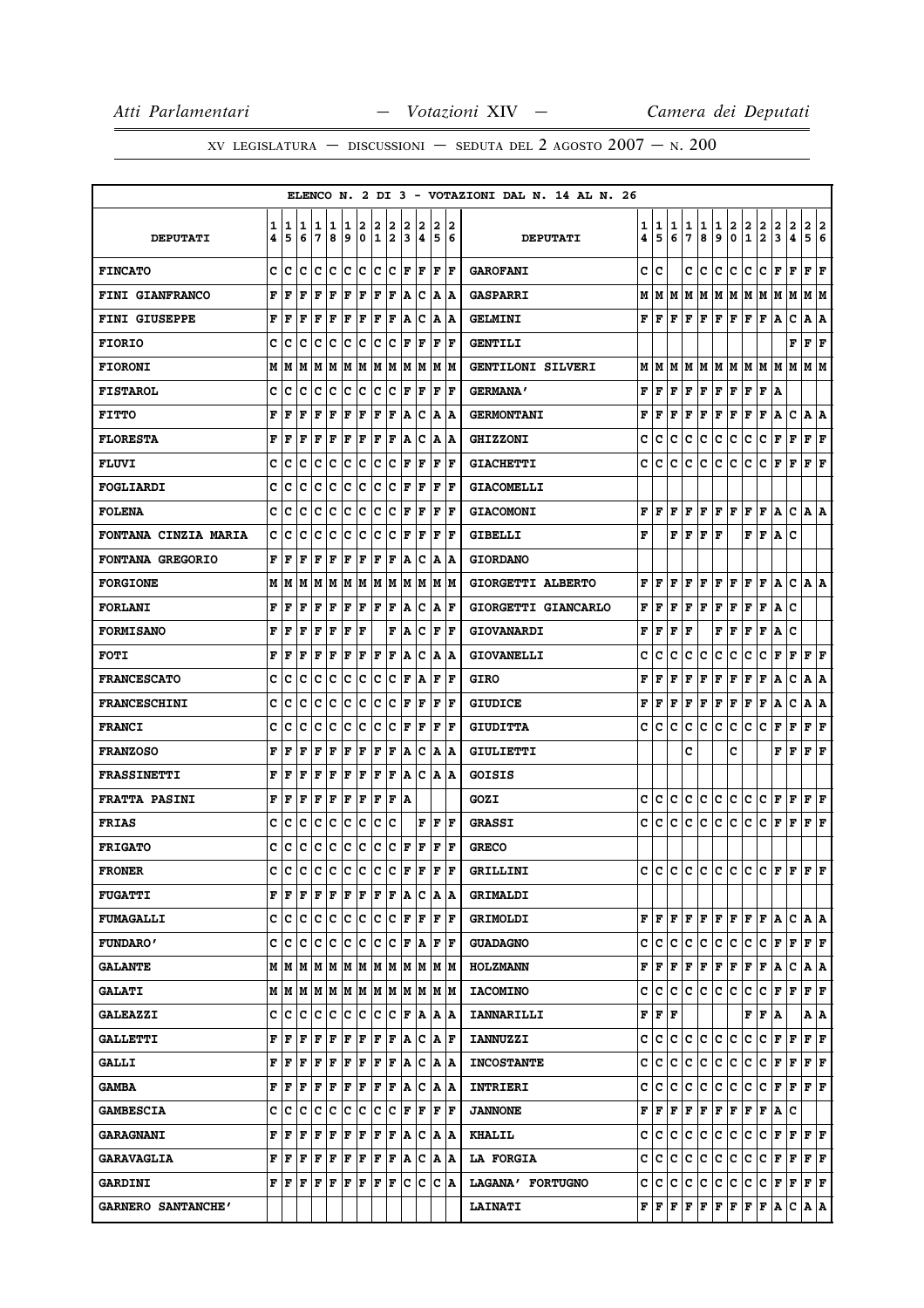|                    |     |       |     |                                                                                        |     |     |     |     |     |     |                                                                       |    |                      | ELENCO N. 2 DI 3 - VOTAZIONI DAL N. 14 AL N. 26 |   |                                                             |   |    |                      |                   |                              |                         |                                                                                                                       |                         |             |                           |   |
|--------------------|-----|-------|-----|----------------------------------------------------------------------------------------|-----|-----|-----|-----|-----|-----|-----------------------------------------------------------------------|----|----------------------|-------------------------------------------------|---|-------------------------------------------------------------|---|----|----------------------|-------------------|------------------------------|-------------------------|-----------------------------------------------------------------------------------------------------------------------|-------------------------|-------------|---------------------------|---|
|                    | 1   | 1 1   |     | 1                                                                                      | 1   | 1   | 2   | 2   | 2   | 2   | 2                                                                     | 2  | 2                    |                                                 | 1 | 1                                                           | 1 | 1  | 1                    | 1                 | 2                            | $\overline{\mathbf{2}}$ | $\overline{\mathbf{2}}$                                                                                               | $\overline{\mathbf{2}}$ | $\mathbf 2$ | $\mathbf{2}$              | 2 |
| <b>DEPUTATI</b>    | 4   | 5     | 6   | 7                                                                                      | 8   | و ا | 0   | 1   | 2   | 13  | 4                                                                     | 5  | 6                    | <b>DEPUTATI</b>                                 | 4 | 5                                                           | 6 | 7  | 8                    | 9                 | $\pmb{0}$                    | $\mathbf 1$             | $\overline{\mathbf{2}}$                                                                                               | 3                       | 4           | 5                         | 6 |
| <b>LA LOGGIA</b>   | F   | lF    | l F | FF                                                                                     |     | F F |     | F F |     |     | A C                                                                   |    | A A                  | <b>MANCUSO</b>                                  | F | F                                                           | F | F  | F                    |                   | ${\bf F}$ $\bf F$            | F                       | F A                                                                                                                   |                         | c           | A   A                     |   |
| <b>LA MALFA</b>    | M   | lМ    | M   |                                                                                        |     |     |     |     |     |     | M  M  M  M  M  M  M  M  M  M                                          |    |                      | <b>MANTINI</b>                                  | C | c                                                           | c | с  | c                    | c                 | c                            | c                       | c                                                                                                                     | F F                     |             | F F                       |   |
| <b>LAMORTE</b>     | F   | F     | F   | F                                                                                      | F   | F   | F   | F   | F   | ١A  | Iс                                                                    |    | A  A                 | <b>MANTOVANI</b>                                | c | c                                                           | c | с  | с                    | с                 | c                            | с                       | с                                                                                                                     | г                       | F           | ${\bf F} \mid {\bf F}$    |   |
| <b>LANDOLFI</b>    |     | M   M |     |                                                                                        |     |     |     |     |     |     | IM IM IM IM IM IM IM IM IM IM                                         |    |                      | <b>MARAN</b>                                    | c | c                                                           | с | с  | c                    | c                 | c                            | c                       | c                                                                                                                     | $ {\bf F}  {\bf F} $    |             | ${\bf F}$ ${\bf F}$       |   |
| <b>LANZILLOTTA</b> |     | MM    |     |                                                                                        |     |     |     |     |     |     | M M M M M M M M M M M                                                 |    |                      | <b>MARANTELLI</b>                               | c | c                                                           | c | с  | с                    | с                 | c                            | с                       | с                                                                                                                     | F                       | F           | ${\bf F}$ ${\bf F}$       |   |
| <b>LARATTA</b>     | c   | ١c    | Iс  | Ιc                                                                                     | Iс  | c c |     | c c |     |     | F F                                                                   |    | $ {\bf F}  {\bf F} $ | <b>MARCAZZAN</b>                                | F | F                                                           | F | F  | F                    |                   | ${\bf F} \,   \, {\bf F} \,$ | F                       | F                                                                                                                     | Α                       | с           | A F                       |   |
| <b>LA RUSSA</b>    | F   | F     | F   | F                                                                                      | l F | F   | F   | F   | F   | A   | Iс                                                                    |    | A  A                 | <b>MARCENARO</b>                                | c | c                                                           | c | с  | с                    | c                 | с                            | c                       | с                                                                                                                     | F                       | F           | F                         | F |
| <b>LATTERI</b>     | c   | c     | c   | c                                                                                      | c   | c   | c   | c   | c   | F   | F                                                                     | F  | F                    | <b>MARCHI</b>                                   | c | c                                                           | c | c  | c                    | c                 | c                            | c                       | c                                                                                                                     | F F                     |             | $ {\bf F}  {\bf F} $      |   |
| <b>LAURINI</b>     | F   | F     | l F | F                                                                                      | F   | F   | F   | F   | F   |     | A C                                                                   |    | A  A                 | <b>MARGIOTTA</b>                                | c | c                                                           | с | с  | c                    | с                 | lc.                          | с                       | c                                                                                                                     | F F                     |             | ${\bf F} \mid {\bf F}$    |   |
| <b>LAZZARI</b>     | F   | l F   | l F | l F                                                                                    | F   | F   | F   | F   | F   | A   | Ιc                                                                    | A  | ١A                   | <b>MARIANI</b>                                  | c | c                                                           | c | с  | c                    | c                 | lc.                          | c                       | c                                                                                                                     | F                       | F           | ${\bf F} \,   \, {\bf F}$ |   |
| LEDDI MAIOLA       | c   | c     | Ιc  | c                                                                                      | ∣c  | c   | Iс  | c   | c   | F   | F                                                                     | F  | ١F                   | <b>MARINELLO</b>                                |   | F                                                           |   | F  |                      | F                 |                              | F                       |                                                                                                                       | А                       | с           | A   A                     |   |
| LENNA              | F   | l F   | F   | c                                                                                      | ΙF  | F   | l F | F   | l F | lA. | Iс                                                                    | A  | ١A                   | <b>MARINO</b>                                   | c | c                                                           | c | с  | c                    | c                 | c                            | с                       | с                                                                                                                     | F                       | Α           | ${\bf F} \mid {\bf F}$    |   |
| LENZI              |     |       |     |                                                                                        |     |     |     |     |     |     |                                                                       |    |                      | <b>MARONE</b>                                   | c | с                                                           | с | с  | с                    | с                 | c                            | c                       | c.                                                                                                                    | F                       | F           | $\mathbf{F} \mathbf{F}$   |   |
| <b>LEO</b>         | F   | F     | l F | F                                                                                      | l F | F   | lF. | F   | lF. |     | A  C                                                                  |    | A  A                 | <b>MARONI</b>                                   | М | M                                                           | М |    |                      |                   |                              |                         | $M$   $M$   $M$   $M$   $M$   $M$   $M$                                                                               |                         |             | M M                       |   |
| <b>LEONE</b>       | F   | l F   | l F | lF.                                                                                    | F   | F   | F   | F   | F   |     | A  C                                                                  |    | A  A                 | <b>MARRAS</b>                                   |   |                                                             |   |    |                      |                   |                              |                         |                                                                                                                       |                         |             |                           |   |
| <b>LEONI</b>       | м   | lМ    | lМ  |                                                                                        |     |     |     |     |     |     | M  M  M  M  M  M  M  M  M  M                                          |    |                      | <b>MARTELLA</b>                                 | c | c                                                           | c | c  | c                    | c                 | lc.                          | C                       |                                                                                                                       | $C$ $F$ $F$             |             | $ {\bf F}  {\bf F} $      |   |
| <b>LETTA</b>       |     | MM    |     |                                                                                        |     |     |     |     |     |     | M  M  M  M  M  M  M  M  M                                             |    | IM IM                | <b>MARTINELLI</b>                               |   |                                                             |   |    |                      |                   |                              |                         |                                                                                                                       |                         |             |                           |   |
| LEVI               |     | M   M |     |                                                                                        |     |     |     |     |     |     | M  M  M  M  M  M  M  M  M  M  M                                       |    |                      | MARTINELLO                                      |   | F F .                                                       | F |    |                      |                   |                              |                         | $F$ $F$ $F$ $F$ $F$ $F$ $A$                                                                                           |                         | C A F       |                           |   |
| <b>LICANDRO</b>    | c   | с     | c   | c                                                                                      | Iс  | Ιc  | Iс  | lc. | Iс  | F   | l F                                                                   | F  | F                    | <b>MARTINO</b>                                  |   |                                                             |   |    |                      |                   |                              |                         |                                                                                                                       |                         |             |                           |   |
| LICASTRO SCARDINO  | F   | F     | F   | F                                                                                      | F   | F   | F   | F   | F   |     | A   C                                                                 |    | A  A                 | <b>MARTUSCIELLO</b>                             |   |                                                             |   |    |                      |                   |                              |                         | ${\bf F}\, \,{\bf F}\, \,{\bf F}\, \,{\bf F}\, \,{\bf F}\, \,{\bf F}\, \,{\bf F}\, \,{\bf F}\, \,{\bf F}\, \,{\bf A}$ |                         |             | C A                       |   |
| <b>LI CAUSI</b>    | c   | с     | c   | c                                                                                      | c   | c   | c   | c   | c   | F   | F                                                                     | ΙF | F                    | <b>MASCIA</b>                                   |   |                                                             |   |    |                      |                   |                              |                         |                                                                                                                       |                         |             |                           |   |
| <b>LION</b>        | C   | c     | c   | c                                                                                      | lc  | c   | c   | c   | c   | F   | A                                                                     | F  | ١F                   | <b>MATTARELLA</b>                               | М | M                                                           | М | M  |                      |                   |                              |                         | M  M  M  M  M  M  M                                                                                                   |                         |             | M M                       |   |
| LISI               | F   | F     | F   | F                                                                                      | F   | F   | F   | F   | F   | ۱A. | Iс                                                                    |    | A  A                 | MAZZARACCHIO                                    | F | F                                                           | F |    | F F                  |                   | F F F F                      |                         |                                                                                                                       | с                       | с           | A   A                     |   |
| <b>LOCATELLI</b>   | c   | ١c    | Iс  | Iс                                                                                     | Ιc  | Iс  | ΙC  | Ιc  | Iс  | F   | F                                                                     | F  | lF                   | <b>MAZZOCCHI</b>                                |   | MM                                                          | М | lм |                      |                   |                              |                         | M  M  M  M  M  M  M  M  M                                                                                             |                         |             |                           |   |
| <b>LOMAGLIO</b>    | с   | ١c    | Iс  | c                                                                                      | ∣c  | c   | c   | c c |     |     | F F                                                                   |    | F F                  | <b>MAZZONI</b>                                  |   |                                                             |   |    |                      |                   |                              |                         |                                                                                                                       |                         |             |                           |   |
| LOMBARDI           | C   | lc    | Ιc  | ١c                                                                                     | Iс  | c   | Iс  | c   | lc. | ١F  | l F                                                                   | F  | lF                   | <b>MELANDRI</b>                                 |   | MM                                                          |   |    |                      |                   |                              |                         | IM IM IM IM IM IM IM IM IM IM                                                                                         |                         |             |                           |   |
| <b>LO MONTE</b>    | A F |       | F   | F A                                                                                    |     | F   | F   | F   | F   | Iс  | Iс                                                                    | IС | c                    | <b>MELE</b>                                     |   |                                                             |   |    |                      |                   |                              |                         |                                                                                                                       |                         |             |                           |   |
| <b>LONGHI</b>      | c   | Iс    | lc  | Iс                                                                                     | c   | c   | c   | c   | c   | F   | F                                                                     | F  | F                    | <b>MELLANO</b>                                  | c | с                                                           | c | c  | c                    | c                 | c.                           | c                       |                                                                                                                       | C F F F F               |             |                           |   |
| <b>LO PRESTI</b>   | F   | l F   | l F | F                                                                                      | F   | F   | F   | F   | F   | A   | Iс                                                                    |    | A  A                 | <b>MELONI</b>                                   |   |                                                             |   |    |                      |                   |                              |                         | $M$   $M$   $M$   $M$   $M$   $M$   $M$   $M$   $M$                                                                   |                         | c           | A   A                     |   |
| LOVELLI            |     | C C   | ١c  | c                                                                                      | Iс  | c   | Iс  | c c |     | Ιc  | ΙF                                                                    | F  | ١F                   | <b>MENIA</b>                                    |   | ${\bf F} \parallel {\bf F} \parallel$                       | F |    | $ {\bf F}  {\bf F} $ | ${\bf F}$ $\bf F$ |                              |                         | F A                                                                                                                   |                         | C A A       |                           |   |
| <b>LUCA'</b>       | c   | ١c    | Iс  | Iс                                                                                     | Ιc  | c   | ΙC  | Ιc  | Iс  | F   | F                                                                     | F  | lF                   | <b>MEREU</b>                                    |   |                                                             |   |    |                      |                   |                              |                         |                                                                                                                       |                         |             |                           |   |
| <b>LUCCHESE</b>    |     | FF    | ΙF  |                                                                                        |     |     |     |     |     |     | F F F F F F A C F F                                                   |    |                      | <b>MERLO GIORGIO</b>                            |   | c  c                                                        | c | c  | c                    |                   |                              |                         |                                                                                                                       |                         |             |                           |   |
| LULLI              |     |       | с   | Ιc                                                                                     | Ιc  | Iс  | c   | Ιc  | Iс  |     | F F                                                                   | F  | ١F                   | MERLO RICARDO ANTONIO                           |   |                                                             |   |    |                      |                   |                              |                         |                                                                                                                       |                         |             |                           |   |
| <b>LUMIA</b>       | c   | Iс    | c   | с                                                                                      | c   | lc. | С   | c c |     |     | $ {\bf C}  {\bf F} $                                                  |    | $ {\bf F}  {\bf F} $ | <b>MERLONI</b>                                  |   | c c                                                         | c | c. | c.                   |                   | c c c                        |                         | C F F F F                                                                                                             |                         |             |                           |   |
| <b>LUONGO</b>      | C   | c     | lc  | c                                                                                      | Ιc  |     |     |     |     |     | F                                                                     | F  |                      | <b>META</b>                                     |   |                                                             |   |    |                      |                   |                              |                         | $M$   $M$   $M$   $M$   $M$   $M$   $M$   $M$   $M$   $M$   $M$   $M$                                                 |                         |             |                           |   |
| LUPI               | F   | l F   | F   | F                                                                                      | F   | F   | F   | F   | F   | ١A  |                                                                       |    |                      | <b>MIGLIAVACCA</b>                              | c | c                                                           | c | c  | с                    | c                 | c.                           | c                       | с                                                                                                                     | F                       | F           | ${\bf F} \mid {\bf F}$    |   |
| <b>LUSETTI</b>     |     |       |     |                                                                                        |     |     |     |     |     |     | $M$   $M$   $M$   $M$   $M$   $M$   $M$   $M$   $M$   $M$   $M$   $M$ |    |                      | MIGLIOLI                                        | c | c                                                           | с | с  | с                    | с                 | c                            | c                       | C F F F F                                                                                                             |                         |             |                           |   |
| <b>LUSSANA</b>     | F   |       |     | $\mathbf{F} \left  \mathbf{F} \right  \mathbf{F} \left  \mathbf{F} \right  \mathbf{F}$ |     |     |     | F F |     | A   | Iс                                                                    |    |                      | <b>MIGLIORE</b>                                 |   | MIM                                                         |   |    |                      |                   |                              |                         | $M$   $M$   $M$   $M$   $M$   $M$   $M$   $M$   $M$   $M$   $M$                                                       |                         |             |                           |   |
| <b>MADERLONI</b>   |     |       |     |                                                                                        |     |     |     |     |     |     | C  C  C  C  C  C  C  C  C  F  F  F  F                                 |    |                      | <b>MIGLIORI</b>                                 |   | ${\bf F}$ $\left  {\bf F} \right.$ $\left  {\bf F} \right.$ |   |    | F F                  | F F               |                              |                         | F A                                                                                                                   |                         | с           | A   A                     |   |
| <b>MANCINI</b>     | c   | IС    | lc. | c                                                                                      | c   | c   | ∣c  | c   | С   |     | F F                                                                   |    | $ {\bf F}  {\bf F} $ | <b>MILANA</b>                                   | c | c                                                           | с | с  | с                    | с                 | c.                           | c                       | C F F                                                                                                                 |                         |             | F F                       |   |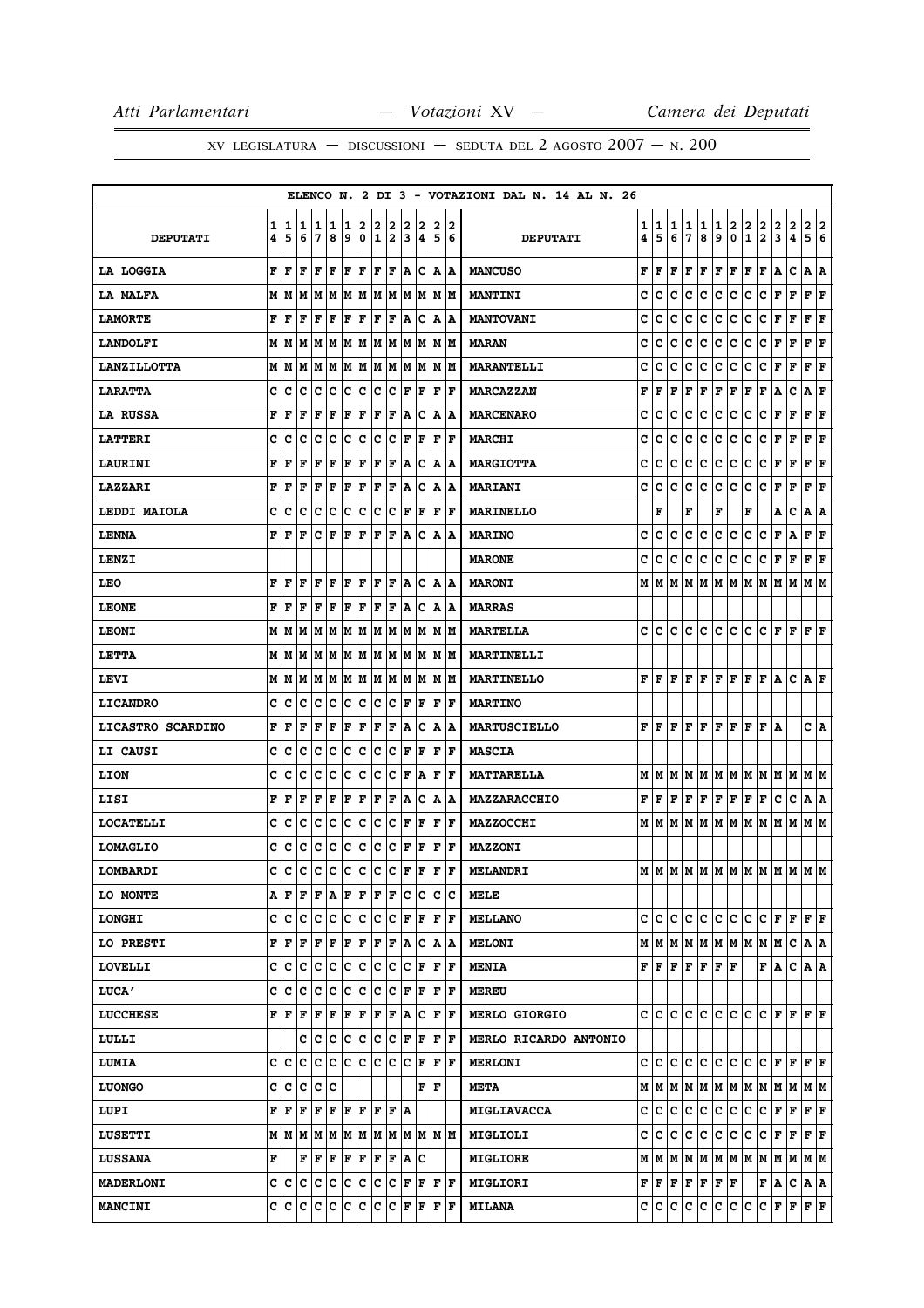|                         |                        |        |        |                                                                                       |        |        |        |         |     |        |                                                                       |        |                             | ELENCO N. 2 DI 3 - VOTAZIONI DAL N. 14 AL N. 26 |        |                                  |        |                     |               |                                   |                                       |                                       |                                                                                                                                                                  |               |               |                                           |        |
|-------------------------|------------------------|--------|--------|---------------------------------------------------------------------------------------|--------|--------|--------|---------|-----|--------|-----------------------------------------------------------------------|--------|-----------------------------|-------------------------------------------------|--------|----------------------------------|--------|---------------------|---------------|-----------------------------------|---------------------------------------|---------------------------------------|------------------------------------------------------------------------------------------------------------------------------------------------------------------|---------------|---------------|-------------------------------------------|--------|
| <b>DEPUTATI</b>         | 1<br>4                 | 1<br>5 | 1<br>6 | 1<br>7                                                                                | 1<br>8 | 1<br>و | 2<br>0 | 2<br>12 | 2   | 2<br>3 | 2<br>4                                                                | 2<br>5 | 2<br>6                      | <b>DEPUTATI</b>                                 | 1<br>4 | 1<br>5                           | 1<br>6 | 1<br>$\overline{7}$ | $\frac{1}{8}$ | $\frac{1}{9}$                     | $\frac{2}{0}$                         | $\begin{array}{c} 2 \\ 1 \end{array}$ | $\frac{2}{2}$                                                                                                                                                    | $\frac{2}{3}$ | $\frac{2}{4}$ | $\overline{\mathbf{2}}$<br>$\overline{5}$ | 2<br>6 |
| <b>MILANATO</b>         | F                      | ١F     | F      | F                                                                                     | F      | F      | F      | F F     |     | A      | Ιc                                                                    |        | A  A                        | ORLANDO ANDREA                                  | c      | c                                | c      | c                   | c             | c                                 | c                                     | c                                     | c                                                                                                                                                                | F             | F             | ${\bf F} \mid {\bf F}$                    |        |
| <b>MINARDO</b>          |                        |        |        | F F                                                                                   |        | lF.    | ١F     |         |     |        | c                                                                     |        |                             | ORLANDO LEOLUCA                                 | М      | M                                |        |                     |               |                                   |                                       |                                       |                                                                                                                                                                  |               |               |                                           |        |
| <b>MINASSO</b>          |                        |        |        |                                                                                       |        |        |        |         |     |        |                                                                       |        |                             | <b>OSSORIO</b>                                  | с      | с                                | с      | с                   | с             | с                                 | с                                     | с                                     | с                                                                                                                                                                | F             | F             | F                                         | F      |
| <b>MINNITI</b>          |                        |        |        |                                                                                       |        |        |        |         |     |        |                                                                       |        |                             | <b>OTTONE</b>                                   | c      | c                                | с      | с                   | c             | с                                 | c                                     | с                                     | c                                                                                                                                                                | F             | F             | F F                                       |        |
| <b>MISIANI</b>          | c                      | с      | c      | с                                                                                     | c      | c      | c      | Iс      | c   | F      | F                                                                     | F      | ١F                          | PAGLIARINI                                      | c      | c                                | с      | c                   | с             | c                                 | c                                     | c                                     | с                                                                                                                                                                | F             | F             | ${\bf F} \,   \, {\bf F}$                 |        |
| <b>MISITI</b>           | c                      | c      | c      | c                                                                                     | c      | c      | c      | c       | c   | F      | F                                                                     | F      | ١F                          | PALMIERI                                        |        |                                  |        |                     |               |                                   |                                       |                                       |                                                                                                                                                                  |               |               |                                           |        |
| <b>MISTRELLO DESTRO</b> | F                      | F      | l F    | F                                                                                     | l F    | F      | F      | F       | F   | A      | Ιc                                                                    |        | A  A                        | <b>PALOMBA</b>                                  | C      | c                                | c      | c                   | c             | c                                 | c.                                    | c                                     | C F F F F                                                                                                                                                        |               |               |                                           |        |
| <b>MISURACA</b>         | F                      | F      | F      | F                                                                                     | F      | F      | F      | F       | F   | ۱A     | Iс                                                                    | ١A     | ١A                          | <b>PALUMBO</b>                                  | F      | F                                | F      | F                   | F             |                                   | ${\bf F} \,   \, {\bf F} \,  $        | F                                     | F A                                                                                                                                                              |               | c             |                                           |        |
| <b>MOFFA</b>            | F                      | F      | ΙF     | F                                                                                     | F      | F      | F      | F       | F   | A      | Iс                                                                    |        | A  A                        | <b>PANIZ</b>                                    | F      | F                                | F      |                     |               |                                   |                                       |                                       | $\mathbf{F} \left  \mathbf{F} \right  \mathbf{F} \left  \mathbf{F} \right  \mathbf{F} \left  \mathbf{F} \right  \mathbf{A}$                                      |               | C A A         |                                           |        |
| <b>MONACO</b>           | c                      | с      | с      | c                                                                                     | Iс     | Ιc     | Iс     | Ιc      | c   | F      | F                                                                     | F      | F                           | PAOLETTI TANGHERONI                             |        |                                  |        |                     |               |                                   |                                       |                                       |                                                                                                                                                                  |               |               |                                           |        |
| <b>MONDELLO</b>         | F                      | F      | F      | F                                                                                     | F      | F      | F      | F F     |     | A      | c                                                                     |        | A  A                        | <b>PAPINI</b>                                   | c      | с                                | с      | c                   | с             | c c                               |                                       | c                                     | $ {\tt C}\, {\tt F}\, $                                                                                                                                          |               | F             | F F                                       |        |
| <b>MONTANI</b>          | F                      | F      | F      | F                                                                                     | F      | F      | F      | F       | F   | A      | Iс                                                                    |        | A  A                        | <b>PARISI</b>                                   | М      | м                                | М      | м                   | M             |                                   |                                       |                                       | M   M   M   M   M                                                                                                                                                |               |               | M M                                       |        |
| <b>MORMINO</b>          | F                      | F      | F      | F                                                                                     | F      | F      | F      | F       | F   | ١A     | c                                                                     |        | A  A                        | <b>PAROLI</b>                                   | F      | F                                | F      | F                   | Г             |                                   |                                       |                                       | F F F F A                                                                                                                                                        |               | c             | A  A                                      |        |
| <b>MORONI</b>           | F                      | F      | ΙF     | F                                                                                     | F      | F      | F      | F       | F   | ۱A.    | Ιc                                                                    |        | A  A                        | <b>PATARINO</b>                                 | F      | F                                | F      | F                   | F             | $\mathbf{F} \parallel \mathbf{F}$ |                                       |                                       | F F A                                                                                                                                                            |               | c             | A   A                                     |        |
| <b>MORRI</b>            | c                      | Ιc     | Iс     | Iс                                                                                    | Ιc     | Iс     | Ιc     | Ιc      | Iс  | F      | F                                                                     | F      | F                           | PECORARO SCANIO                                 |        |                                  |        |                     |               |                                   |                                       |                                       |                                                                                                                                                                  |               |               |                                           |        |
| <b>MORRONE</b>          |                        |        |        |                                                                                       |        |        |        |         |     |        | $M$   $M$   $M$   $M$   $M$   $M$   $M$   $M$   $M$   $M$   $M$   $M$ |        |                             | <b>PECORELLA</b>                                |        |                                  |        |                     | F F           | ${\bf F} \mid {\bf F}$            |                                       |                                       |                                                                                                                                                                  |               |               |                                           |        |
| <b>MOSELLA</b>          |                        |        |        |                                                                                       |        |        |        |         |     |        |                                                                       |        |                             | <b>PEDICA</b>                                   | c      | c                                | c      | c                   | c             | c                                 | c                                     | c                                     | c                                                                                                                                                                | F             | F             | F F                                       |        |
| <b>MOTTA</b>            | c                      | Ιc     | Ιc     | c c                                                                                   |        | c c    |        |         |     |        | C C F F F F                                                           |        |                             | <b>PEDRINI</b>                                  | c      | c                                | с      | с                   | с             | с                                 | c                                     | с                                     | c                                                                                                                                                                | F             | F             | F F                                       |        |
| <b>MUNGO</b>            | c                      | с      | c      | Iс                                                                                    | ∣c     | c      | c      | c       | c   | F      | l F                                                                   | F      | ١F                          | PEDRIZZI                                        | F      | F                                | F      | F                   | F             | F F                               |                                       | F F                                   |                                                                                                                                                                  | A             | c             | A   A                                     |        |
| <b>MURA</b>             |                        |        |        |                                                                                       |        |        |        |         |     |        |                                                                       |        |                             | PEDULLI                                         | c      | c                                | c      | с                   | c             | c                                 | lc.                                   | c                                     | c                                                                                                                                                                | F F           |               | $ {\bf F}  {\bf F} $                      |        |
| <b>MURGIA</b>           |                        |        |        |                                                                                       |        |        |        |         |     |        |                                                                       |        |                             | <b>PEGOLO</b>                                   | c      | c                                | c      | с                   | с             | с                                 | c                                     | с                                     | с                                                                                                                                                                | C F           |               | ${\bf F} \mid {\bf F}$                    |        |
| <b>MUSI</b>             | c                      | ١c     | Ιc     | Iс                                                                                    | ١c     | Ιc     | Ιc     | lc.     | Iс  | F      | F                                                                     | F      | lF                          | <b>PELINO</b>                                   | F      | F                                | F      | F                   | F             | F                                 | F                                     | F                                     | F                                                                                                                                                                | Α             | c             | A   A                                     |        |
| MUSSI                   |                        |        |        |                                                                                       |        |        |        |         |     |        | $M$   $M$   $M$   $M$   $M$   $M$   $M$   $M$   $M$   $M$   $M$   $M$ |        |                             | <b>PELLEGRINO</b>                               | с      | с                                | с      | с                   | c             | с                                 | c                                     | c                                     | c                                                                                                                                                                | F A           |               | F F                                       |        |
| <b>NACCARATO</b>        | c                      | ١c     | c c    |                                                                                       | Iс     | c      | IC.    | c c     |     | F      | F                                                                     | F      | ΙF                          | PEPE ANTONIO                                    | F      | F                                | F      | F                   | F             | F                                 | F                                     | F                                     | F                                                                                                                                                                | A             | c             | A                                         | A      |
| NAN                     | ${\bf F} \mid {\bf F}$ |        |        |                                                                                       | F      | F      | F      | F       |     |        | A   C                                                                 |        | A  A                        | PEPE MARIO                                      |        |                                  |        |                     |               |                                   |                                       |                                       |                                                                                                                                                                  |               |               |                                           |        |
| <b>NANNICINI</b>        | C                      | c      |        | $ {\mathbf c}\, {\mathbf c}\, {\mathbf c}\, {\mathbf c}\, {\mathbf c}\, {\mathbf c} $ |        |        |        |         | ∣c  | F      | F                                                                     | F      | l F                         | <b>PERETTI</b>                                  |        | $_{\rm F}$ $_{\rm F}$ $_{\rm F}$ |        |                     |               |                                   |                                       |                                       | $ {\bf F}  {\bf F}  {\bf F}  {\bf F}  {\bf F}  {\bf F}  {\bf F}  {\bf A}$                                                                                        |               | C F F         |                                           |        |
| <b>NAPOLETANO</b>       |                        | c  c   | Ιc     | Ιc                                                                                    | Iс     | lc.    | ΙC     | Ιc      | Iс  |        | FF                                                                    |        | IF IF                       | <b>PERINA</b>                                   |        |                                  |        |                     |               |                                   |                                       |                                       |                                                                                                                                                                  |               |               |                                           |        |
| <b>NAPOLI ANGELA</b>    |                        | FF     | ΙF     | F                                                                                     | ΙF     | F F    |        | F F     |     |        | A C A A                                                               |        |                             | <b>PERTOLDI</b>                                 | c      | с                                | с      | с                   | c             |                                   | C C                                   | c                                     | $C$ $F$ $F$ $F$ $F$                                                                                                                                              |               |               |                                           |        |
| <b>NAPOLI OSVALDO</b>   | F                      | ١F     | F      | l F                                                                                   | ΙF     | F      | F      | F       | F   | ١A     | Iс                                                                    |        | A  A                        | <b>PERUGIA</b>                                  | c      | c                                | c      | c                   | c             | c                                 | c                                     | c                                     | c                                                                                                                                                                | F             | F             | $ {\bf F}  {\bf F} $                      |        |
| <b>NARDI</b>            |                        | FF     | F      | $F$ $F$ $F$ $F$                                                                       |        |        |        |         |     |        | F F A C                                                               |        | C  A                        | <b>PESCANTE</b>                                 | F      | F                                | F      |                     | F F           |                                   |                                       |                                       | F F F F A                                                                                                                                                        |               | C  A A        |                                           |        |
| <b>NARDUCCI</b>         | c                      | Ιc     | Ιc     | Iс                                                                                    | Ιc     | Iс     | ΙC     | Ιc      | Iс  |        | F   A                                                                 | F      | ١F                          | <b>PETTINARI</b>                                | c      | с                                | с      | с                   | с             | c                                 | c                                     | c                                     | c                                                                                                                                                                | F             | F             | F F                                       |        |
| <b>NERI</b>             | F                      | ١F     | F      | F                                                                                     | F      | F F    |        | F F     |     |        | A C                                                                   | IС     | Ιc                          | <b>PEZZELLA</b>                                 |        |                                  |        |                     |               |                                   |                                       |                                       |                                                                                                                                                                  |               |               |                                           |        |
| <b>NESPOLI</b>          | F                      |        | F      | ١F                                                                                    | ١F     | ١F     |        | F       |     | A      |                                                                       |        | A  A                        | PIAZZA ANGELO                                   | c      | c                                | c      | с                   | c             |                                   |                                       |                                       |                                                                                                                                                                  |               |               |                                           |        |
| <b>NICCHI</b>           |                        | c  c   | lc     | ١c                                                                                    | ١c     | lc.    | lc.    | c c     |     | lF     |                                                                       |        | ${\bf F} \parallel {\bf F}$ | PIAZZA CAMILLO                                  | c      | c                                | c      | c                   | c             | c                                 | c.                                    | c                                     | C F A F F                                                                                                                                                        |               |               |                                           |        |
| <b>NICCO</b>            |                        | c c    | Ιc     | Ιc                                                                                    | Ιc     | Iс     | ΙC     | Ιc      | Iс  | F      | F                                                                     |        | F  F                        | <b>PICANO</b>                                   | c      | c                                | c      | c                   | c             | с                                 | ∣c.                                   | c                                     | C F F F F                                                                                                                                                        |               |               |                                           |        |
| <b>NUCARA</b>           | F                      | l F    | ΙF     | F                                                                                     | l F    | F      | F      | F       | l F | ١A     | ΙC                                                                    |        | A  A                        | PICCHI                                          | F      | F                                | F      | F                   | F             |                                   | ${\bf F} \parallel {\bf F} \parallel$ | F                                     | F A                                                                                                                                                              |               | c             | A   A                                     |        |
| <b>OLIVA</b>            |                        |        |        |                                                                                       |        |        |        |         |     |        |                                                                       |        |                             | PIGNATARO FERDINANDO.                           | c      | с                                | с      | с                   | c             |                                   | c c                                   |                                       | C C F F                                                                                                                                                          |               |               | F F                                       |        |
| <b>OLIVERIO</b>         |                        | c  c   | Iс     | Ιc                                                                                    | Ιc     | Iс     | c      | Ιc      | lC. |        | $ {\bf F}  {\bf F} $                                                  |        | $ {\bf F}  {\bf F} $        | PIGNATARO ROCCO                                 | c      | c                                | с      | c                   | с             | c                                 | с                                     | с                                     | с                                                                                                                                                                | F             | F             | F F                                       |        |
| <b>OLIVIERI</b>         | c                      | ١c     | ١c     | Ιc                                                                                    | Iс     | c      | c      | c       | Iс  |        | $ {\bf F}  {\bf F} $                                                  |        | $ {\bf F}  {\bf F} $        | PILI                                            |        |                                  |        |                     |               |                                   |                                       |                                       |                                                                                                                                                                  |               |               |                                           |        |
| <b>OPPI</b>             |                        |        |        |                                                                                       |        |        |        |         |     |        |                                                                       |        |                             | <b>PINI</b>                                     | FF     |                                  |        |                     |               |                                   |                                       |                                       | $\mathbf{F} \left  \mathbf{F} \right  \mathbf{F} \left  \mathbf{F} \right  \mathbf{F} \left  \mathbf{A} \right  \mathbf{C} \left  \mathbf{A} \right  \mathbf{A}$ |               |               |                                           |        |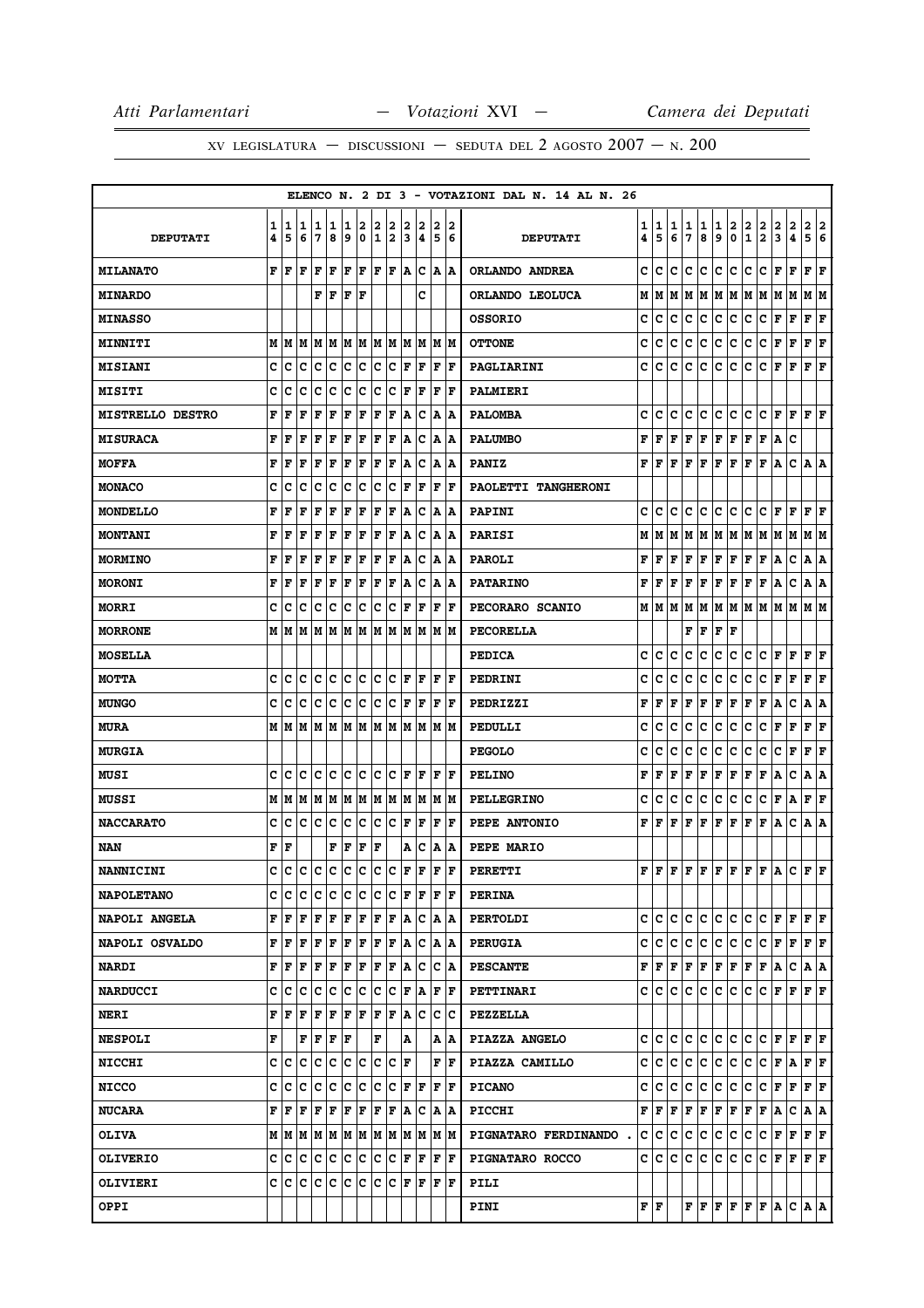|                      |        |        |        |        |             |        |                  |                  |        |        |        |             |         | ELENCO N. 2 DI 3 - VOTAZIONI DAL N. 14 AL N. 26 |        |               |        |        |              |                      |        |                                         |                                         |        |                                                                         |                           |        |
|----------------------|--------|--------|--------|--------|-------------|--------|------------------|------------------|--------|--------|--------|-------------|---------|-------------------------------------------------|--------|---------------|--------|--------|--------------|----------------------|--------|-----------------------------------------|-----------------------------------------|--------|-------------------------------------------------------------------------|---------------------------|--------|
| <b>DEPUTATI</b>      | 1<br>4 | 1<br>5 | 1<br>6 | 1<br>7 | 1<br>8      | 1<br>9 | 2<br>$\mathbf 0$ | 2<br>$\mathbf 1$ | 2<br>2 | 2<br>3 | 2<br>4 | 2<br>5      | 12<br>6 | <b>DEPUTATI</b>                                 | 1<br>4 | 1<br>5        | 1<br>6 | 1<br>7 | 1<br>8       | $\mathbf{1}$<br>9    | 2<br>0 | $\overline{\mathbf{2}}$<br>$\mathbf{1}$ | 2<br>$\mathbf{2}$                       | 2<br>3 | $\mathbf{2}$<br>4                                                       | $\mathbf{2}$<br>5         | 2<br>6 |
|                      |        |        |        |        |             |        |                  |                  |        |        |        |             |         |                                                 |        |               |        |        |              |                      |        |                                         |                                         |        |                                                                         |                           |        |
| <b>PINOTTI</b>       | C      | c      | C      | c      | lc.         | c      | lc.              | lc.              | lc.    | F      | F      | F           | F       | <b>ROSITANI</b>                                 | F      | lF.           | F      |        |              |                      |        |                                         | F F F F F F A                           |        | c                                                                       | A  A                      |        |
| <b>PIRO</b>          | c      | c      | c      | c      | c           | c      | c                | c                | с      | F      | F      | F           | ١F      | ROSSI LUCIANO                                   | F      | F F           |        |        |              |                      |        |                                         | F F F F F F A                           |        | c                                                                       | A   A                     |        |
| <b>PISACANE</b>      | F      | F      | F      | F      | F           | F      | F                | ΙF               | F      | A      | c      | F           | l F     | ROSSI NICOLA                                    |        |               |        |        |              |                      |        |                                         |                                         |        |                                                                         |                           |        |
| <b>PISCITELLO</b>    | М      | M      | M      | MM     |             | M M    |                  | M M              |        |        | M M    |             | M M     | <b>ROSSI GASPARRINI</b>                         | c      | lc.           | lc.    | c      | lc.          |                      |        |                                         |                                         |        | C C C F F F F F                                                         |                           |        |
| <b>PISICCHIO</b>     | M      | M      | M      | M      | lМ          | M      | M                | M                | M M    |        | M      | M           | lМ      | <b>ROSSO</b>                                    |        |               |        |        |              |                      |        |                                         |                                         |        |                                                                         |                           |        |
| <b>PIZZOLANTE</b>    |        |        |        |        |             |        |                  |                  |        |        | c      | A           | ΙA      | <b>ROTONDO</b>                                  | c      | c             | c      | с      | c            | c                    | lc.    | c                                       | c.                                      | F      | F                                                                       | $ {\bf F}  {\bf F} $      |        |
| <b>POLETTI</b>       | C      | c      | C      | c      | C           | c      | c                | c                | c      | F      | ١A     | F           | F       | <b>RUGGERI</b>                                  | c      | c             | c      | c      | c            | c                    | c      | c                                       | c                                       | F      | F                                                                       | ${\bf F} \mid {\bf F}$    |        |
| <b>POLLASTRINI</b>   | M      | M      | M      | M      | M           | M      | M                | M                | M      | M      | M      | M           | lМ      | <b>RUGGHIA</b>                                  | c      | c             | c      | c      | c            | c                    | c      | c                                       | C F F                                   |        |                                                                         | ${\bf F}$ ${\bf F}$       |        |
| <b>PONZO</b>         | F      | F      | F      | F      | $\mathbf F$ | F      | F                | F                | F      | A      | Iс     | A           | ١A      | <b>RUSCONI</b>                                  | c      | с             | с      | с      | c            | с                    | c      | c                                       | lc.                                     | F F    |                                                                         | ${\bf F}$ ${\bf F}$       |        |
| <b>PORCU</b>         | F      | F      | F      | F      | F           | l F    | F                | ΙF               | F      | Α      | c      | Α           | A       | <b>RUSSO FRANCO</b>                             | c      | c             | c      | c      | c            | c                    | c      | с                                       | c                                       | F      |                                                                         | ${\bf F} \mid {\bf F}$    |        |
| <b>PORETTI</b>       | c      | c      | C      | c      | c           | c      | c                | c                | c      | F      | F      | F           | F       | <b>RUSSO PAOLO</b>                              | F      | F             | F      | F      | $\mathbf{F}$ | F F                  |        | F                                       | F A                                     |        |                                                                         |                           |        |
| <b>PORFIDIA</b>      | c      | c      |        | c      | c           | c      | c                | c                | c      | F      | F      | F           | l F     | <b>RUTA</b>                                     | c      | c             | c      | c      | c            | c                    | c      | с                                       | c                                       | F      | F                                                                       | F                         | F      |
| <b>POTTINO</b>       | F      | F      | F      | F      | F           | F      | F                | F                | F      | Α      | c      | Α           | ١A      | <b>RUTELLI</b>                                  | М      | M             | М      | М      | M            | M M                  |        | M                                       |                                         |        | M  M  M  M  M                                                           |                           |        |
| <b>PRESTIGIACOMO</b> | F      | F      | F      | F      | F           | F      | F                | F                | F      | A      | c      | $\mathbf F$ | ۱A      | <b>RUVOLO</b>                                   | F      | F             | F      | F      | F            | ${\bf F}$ $\bf F$    |        | F                                       | F                                       | A      | c                                                                       | A F                       |        |
| <b>PRODI</b>         | М      | M      | lм     | M      | M           | M      | M                | M                | M      | M      | M      | lм          | lМ      | <b>SAGLIA</b>                                   | F      | F             | F      | F      | F            | F                    | F      | F                                       | F                                       | A      | c                                                                       | A   A                     |        |
| PROIETTI COSIMI      | F      | F      | F      | F      | F           | F      | F                | F                | F      | A      | Ιc     | A           | A       | <b>SALERNO</b>                                  | F      | F             | F      | F      | F            | F                    | F      | F                                       | F                                       | Α      | c                                                                       | A   A                     |        |
| <b>PROVERA</b>       | c      | c      | c      | c      | c           | c      | c                | c                | с      | F      | F      | F           | F       | <b>SAMPERI</b>                                  | c      | с             | c      | c      | c            | c                    | c      | c                                       | c                                       | F      | F                                                                       | F                         | F      |
| <b>QUARTIANI</b>     | C      | c      | c      | c      | lc.         | lc.    | c                | lc.              | lc.    | l F    | F      | F           | lF.     | <b>SANGA</b>                                    | c      | с             | c      | c      | c            | c                    | lc.    | c                                       | lc.                                     | F      | $\mathbf{F}$                                                            | ${\bf F}$ ${\bf F}$       |        |
| <b>RAISI</b>         |        |        |        |        |             |        |                  |                  |        |        |        |             |         | <b>SANNA</b>                                    | c      | с             | с      | с      | с            | c                    | c.     | c                                       | lc.                                     | F      | F                                                                       | F                         | F      |
| <b>RAITI</b>         | c      | c      | c      | c      | c           | c      | c                | c                | c      | F      | F      | l F         | ١F      | <b>SANTAGATA</b>                                | М      | IМ            | lм     | M      |              |                      |        |                                         |                                         |        | M  M  M  M  M  M  M  M  M                                               |                           |        |
| <b>RAMPELLI</b>      | F      | F      | F      | F      | $\mathbf F$ | F      | F                | F                | F      | A      | c      | A           | ١A      | <b>SANTELLI</b>                                 |        |               |        |        |              |                      |        |                                         |                                         |        |                                                                         |                           |        |
| <b>RAMPI</b>         | C      | c      | c      | c      | c           | c      | c                | c                | с      | F      | F      | F           | l F     | <b>SANTORI</b>                                  | F      | F             | F      | F      | F            | F                    | F      | F                                       | F                                       | A      | c                                                                       | A   A                     |        |
| <b>RANIERI</b>       | М      | M      | M      | M      | M           | M      | M                | M                | M      | M      | F      | l F         | lF.     | <b>SANZA</b>                                    | F      | F             | F      | F      | F            | $ {\bf F}  {\bf F} $ |        | F                                       | F                                       | A      | c                                                                       | A   A                     |        |
| <b>RAO</b>           | F      | F      | F      | F      | F           | ΙF     | F                | F                | F      | A      | Ιc     | c           | Ιc      | <b>SASSO</b>                                    | c      | с             | с      | c      | c            | c                    | c      | c                                       | c                                       | F      | F                                                                       | ${\bf F}$ ${\bf F}$       |        |
| <b>RAVETTO</b>       | F      | F      | F      | F      | F           | F      | F                | F                | F      | A      | c      | A           | A       | <b>SATTA</b>                                    | c      | с             | c      | с      | c            | c                    | c.     | c                                       | c                                       | F      | F                                                                       | ${\bf F} \,   \, {\bf F}$ |        |
| <b>RAZZI</b>         | C      | lс     | c      | c      | c           | c      | c                | c                | c      | F      | lF.    | l F         | lF.     | <b>SCAJOLA</b>                                  | М      | M             | lм     |        | M M          | MMMMM                |        |                                         |                                         | lм     | lм                                                                      | M  M                      |        |
| <b>REALACCI</b>      |        |        |        |        |             |        |                  |                  |        |        |        |             |         | <b>SCALIA</b>                                   |        |               |        |        |              |                      |        |                                         |                                         |        |                                                                         |                           |        |
| <b>REINA</b>         |        |        |        |        |             |        |                  |                  |        |        |        |             |         | <b>SCHIETROMA</b>                               |        |               |        |        |              |                      |        |                                         |                                         |        | F                                                                       |                           | F      |
| RICCI ANDREA         | c      | c      | c      | c      | ١c          | lc.    | ١c               | lc.              | Ιc     | F      | lF     | F           | ١F      | <b>SCHIRRU</b>                                  | c      | IC.           | c      | c      | c            | c                    | lc.    | c                                       | C F                                     |        | F                                                                       | F F                       |        |
| RICCI MARIO          | c      | c      | lc.    | Iс     | Iс          | lc.    | c                | c                | Iс     | F      | lF.    | F           | F       | <b>SCOTTO</b>                                   | c      | c.            | c      |        | c c          |                      |        |                                         |                                         |        | $ {\bf C}\, {\bf C}\, {\bf C}\, {\bf F}\, {\bf F}\, {\bf F}\, {\bf F} $ |                           |        |
| <b>RICEVUTO</b>      | F      | F      | F      | F      | F           | F      | F                | F                | F      | A      | Iс     | A           | A       | <b>SERENI</b>                                   | с      | c             | c      | c.     | c            | c c                  |        | ∣c∙                                     | C F F                                   |        |                                                                         | F F                       |        |
| <b>RIGONI</b>        | М      | M      | M      | MM     |             | M M    |                  | M M              |        |        | M   M  |             | M  M    | <b>SERVODIO</b>                                 | c      | c             | c      | c      | c            | c c                  |        | c.                                      | C F A                                   |        |                                                                         | ${\bf F}$ $\bf F$         |        |
| <b>RIVOLTA</b>       | F      | F      | F      | F      | F           | F      | F                | F                | F      | c      | Iс     | A           | ١A      | <b>SGOBIO</b>                                   | c      | C             | c      | c      | c            | c                    | lc.    | c                                       | ∣c∶                                     | F F    |                                                                         | F F                       |        |
| <b>ROCCHI</b>        | C      | c      | c      | c      | c           | c      | c                | c                | c      | F      | F      |             | F  F    | SILIQUINI                                       |        |               |        |        |              |                      |        |                                         |                                         |        |                                                                         |                           |        |
| <b>ROMAGNOLI</b>     | F      | F      | F      | F      | F           | F      | F                | F                | F      | ١A     | Iс     |             | A  A    | <b>SIMEONI</b>                                  |        | $_{\rm F F }$ | F      |        |              |                      |        |                                         | F F F F F F A                           |        | CAA                                                                     |                           |        |
| <b>ROMANI</b>        | F      | F      | F      | F      | F           | F      | F                | F                | F      | A      | Iс     | A           | ١A      | <b>SINISCALCHI</b>                              | c      | lC.           | с      | c      | lc.          | c c                  |        | lc.                                     |                                         |        | $ {\bf C}\, {\bf F}\, {\bf F}\, {\bf F}\, {\bf F} $                     |                           |        |
| <b>ROMANO</b>        | F      | F      | F      | F      | F           | F      | F                | F                | F      | A      | lF.    | A F         |         | <b>SIRCANA</b>                                  | c      | c             | lc.    |        | c c          |                      |        |                                         |                                         |        | C C C F F F F F                                                         |                           |        |
| <b>ROMELE</b>        | F      |        | F      |        | F           |        | F                |                  | F      | ١A     |        |             |         | <b>SMERIGLIO</b>                                | c      | c             | c      | c      | lc.          |                      |        |                                         | C C C F F                               |        |                                                                         | F F                       |        |
| <b>RONCHI</b>        | F      | F      | F      | F      | F           | F      | F                | F                | F      | ΙA.    | c      |             | A  A    | SOFFRITTI                                       | c      | c c           |        |        | c c          |                      |        |                                         | C C C F F                               |        |                                                                         | F F                       |        |
| <b>RONCONI</b>       | F      | F      | F      | F      | F           | F      | F                | F                | F      | ١A     | Ιc     | A           | F       | <b>SORO</b>                                     |        | c c c         |        |        | c c          | c c                  |        |                                         | $ {\tt C}\, {\tt C}\, $ F $ {\tt F}\, $ |        |                                                                         | F F                       |        |
|                      |        |        |        |        |             |        |                  |                  |        |        |        |             |         |                                                 |        |               |        |        |              |                      |        |                                         |                                         |        |                                                                         |                           |        |